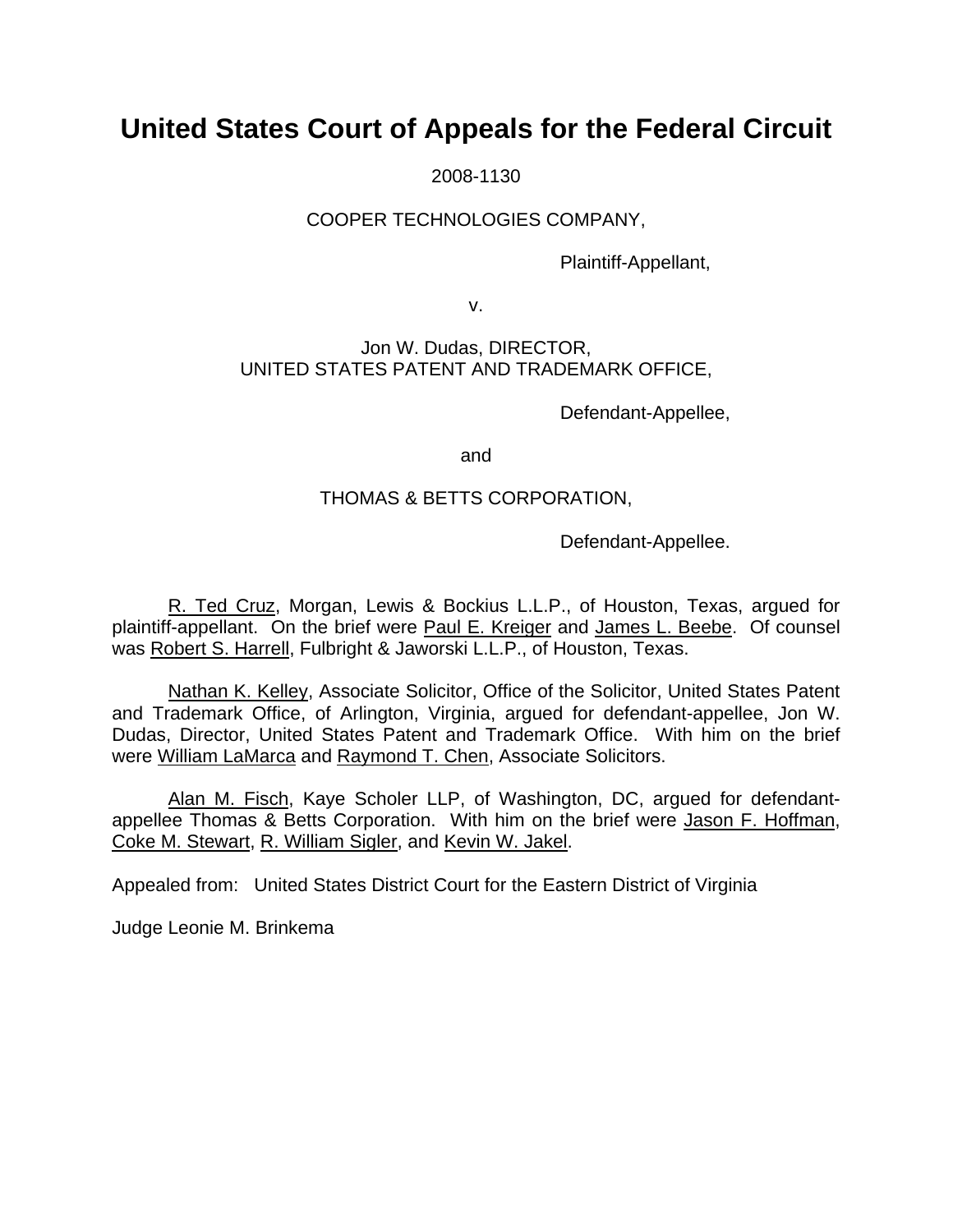# **United States Court of Appeals for the Federal Circuit**

2008-1130

## COOPER TECHNOLOGIES COMPANY,

Plaintiff-Appellant,

v.

# Jon W. Dudas, DIRECTOR, UNITED STATES PATENT AND TRADEMARK OFFICE,

Defendant-Appellee,

and

### THOMAS & BETTS CORPORATION,

Defendant-Appellee.

Appeal from the United States District Court for the Eastern District of Virginia in case no. 1:07-CV-853, Judge Leonie M. Brinkema.

> DECIDED: August 19, 2008 \_\_\_\_\_\_\_\_\_\_\_\_\_\_\_\_\_\_\_\_\_\_\_\_\_\_

> \_\_\_\_\_\_\_\_\_\_\_\_\_\_\_\_\_\_\_\_\_\_\_\_\_\_

Before MICHEL, Chief Judge, LOURIE and LINN, Circuit Judges.

LINN, Circuit Judge.

In this case, we are called upon to determine which patents are subject to inter partes reexamination. Congress established the inter partes reexamination procedure as part of the American Inventors Protection Act of 1999, Pub. L. No. 106-113, §§ 4001- 4808, 113 Stat. 1501, 1501A-552 to -591 ("AIPA"). Pursuant to section 4608 of the AIPA, the inter partes reexamination procedure is available for "any patent that issues from an original application filed in the United States on or after" November 29, 1999 the date of the enactment of the AIPA. Id. § 4608, 113 Stat. at 1501A-572 (emphasis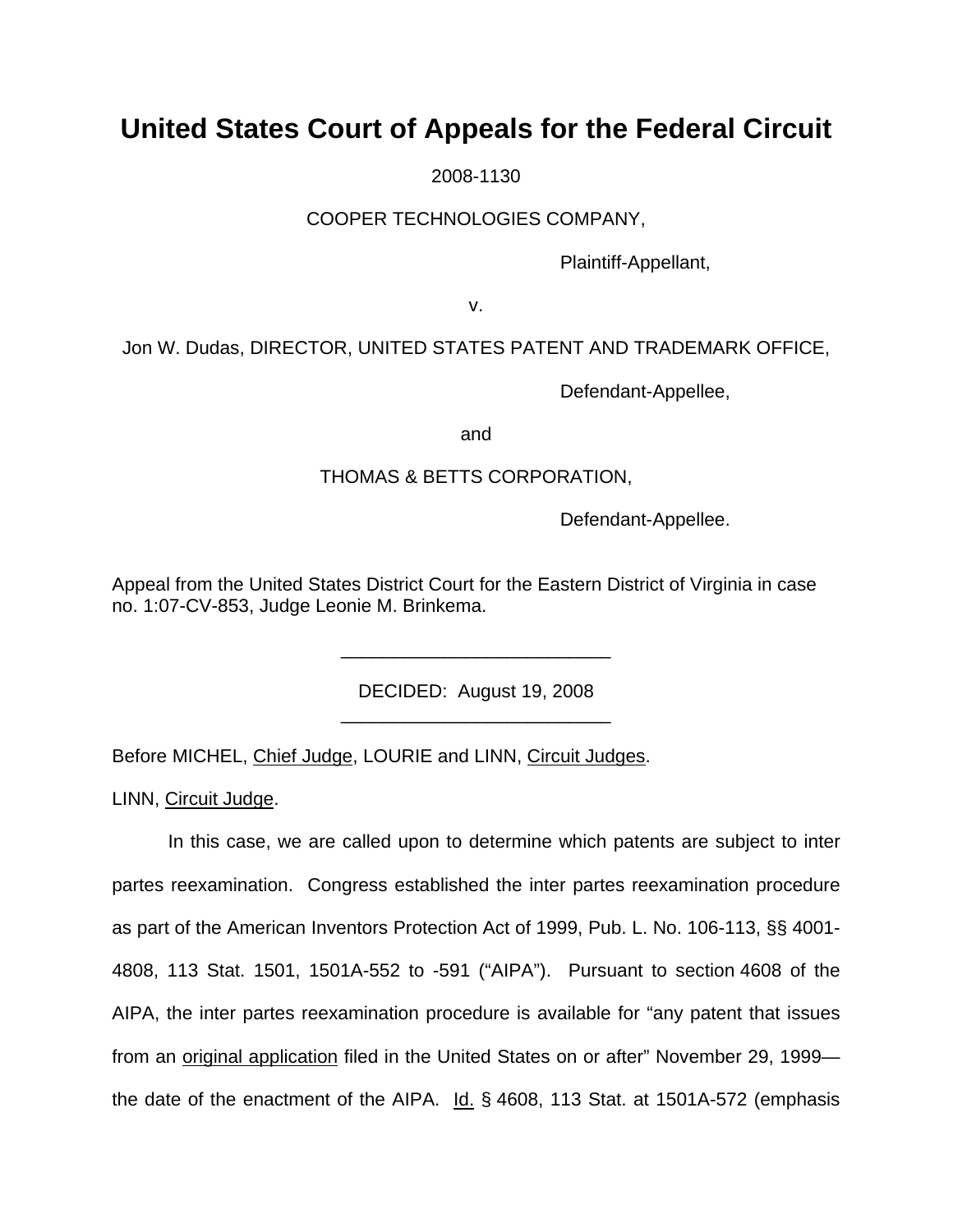added). The United States Patent and Trademark Office ("Patent Office") has interpreted the phrase "original application" in section 4608 "to encompass utility, plant and design applications, including first filed applications, continuations, divisionals, continuations-in-part, continued prosecution applications and the national stage phase of international applications." Rules to Implement Optional Inter Partes Reexamination Proceedings, 65 Fed. Reg. 76,756, 76,757 (Dec. 7, 2000). Appellant contends that, contrary to the determination of the Patent Office and the district court, "original application" refers to the first application in a chain of applications from which priority is claimed.

We conclude that the Patent Office's interpretation is reasonable and is entitled to Chevron deference. See Chevron U.S.A., Inc. v. Natural Res. Def. Council, Inc., 467 U.S. 837 (1984). For this reason, we affirm the judgment of the district court.

#### I. BACKGROUND

The AIPA created the inter partes reexamination procedure to allow third parties to have an expanded role in the reexamination of issued patents. See Optional Inter Partes Reexamination Procedure Act of 1999, Pub. L. No. 106-113, §§ 4601-08, 113 Stat. at 1501A-567 to -572 (codified as amended at 35 U.S.C. §§ 311-18); see also 145 Cong. Rec. S13259 (Oct. 27, 1999) (statement of Sen. Hatch) (remarking that AIPA was designed to "make reexamination a viable, less-costly alternative to patent litigation by giving third-party requesters the option of inter-partes reexamination procedures" in which they are "afforded an expanded, although still limited, role in the reexamination process"). Unlike an ex parte reexamination proceeding, an inter partes reexamination proceeding allows the third-party requester to participate in the reexamination by submitting written comments addressing issues raised in the patent owner's response to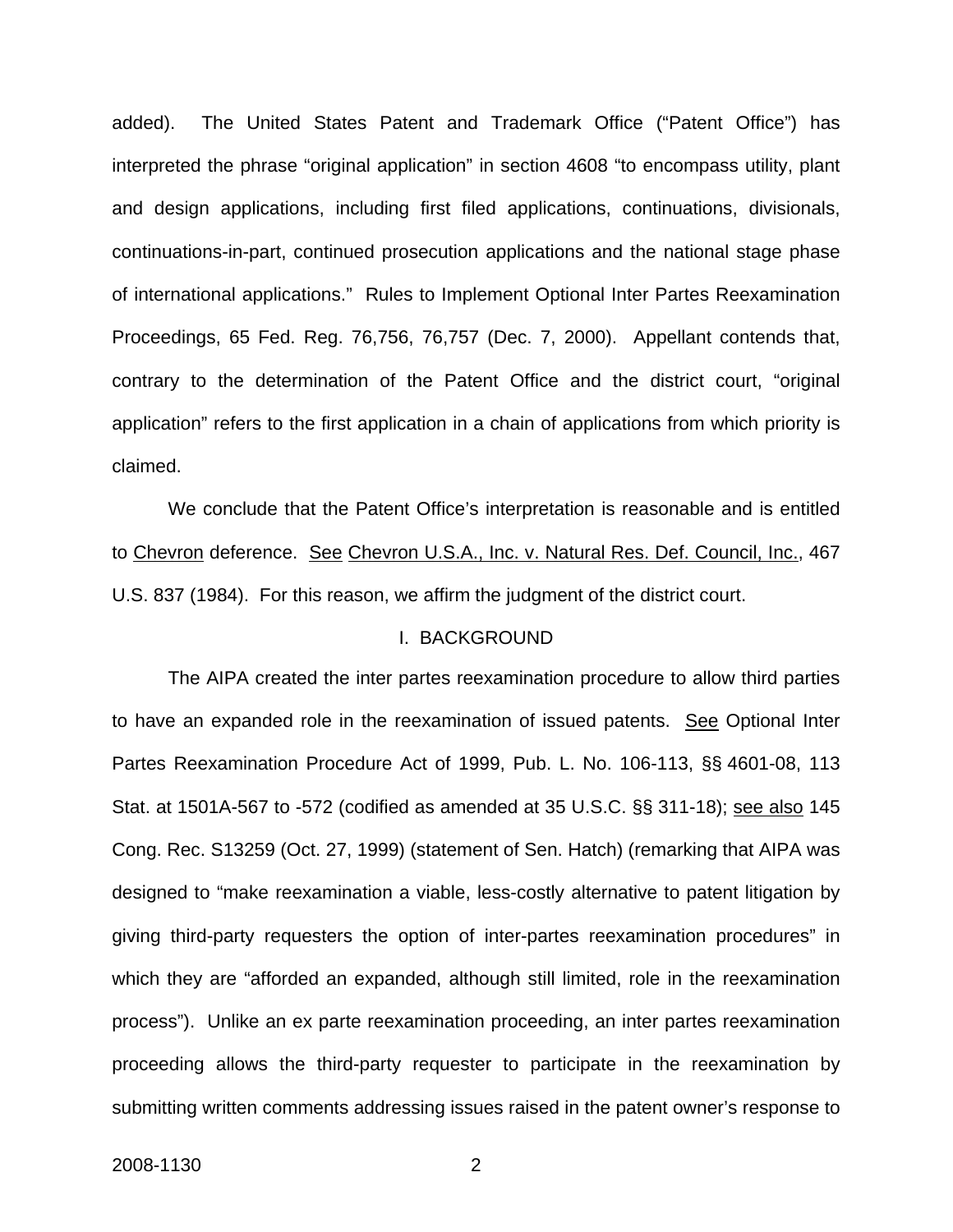an office action, appealing a decision in favor of patentability, and participating as a party to an appeal taken by the patent owner. See generally 35 U.S.C. §§ 314-15 (2000).

The inter partes reexamination subtitle of the AIPA includes a provision establishing its effective date:

Subject to subsection (b), this subtitle and the amendments made by this subtitle shall take effect on the date of the enactment of this Act and shall apply to any patent that issues from an original application filed in the United States on or after that date.

AIPA § 4608, [1](#page-3-0)13 Stat. at 1501A-572 (emphasis added).<sup>1</sup> The AIPA was enacted on November 29, 1999. Id., 113 Stat. at 1501.

On April 6, 2000, the Patent Office published a notice of proposed rulemaking concerning the Patent Office's implementation of inter partes reexamination proceedings. See Rules To Implement Optional Inter Partes Reexamination Proceedings, 65 Fed. Reg. 18,154, 18,154 (Apr. 6, 2000). In that notice, the Patent Office acknowledged that determining "[t]he effective date of the statute with respect to the optional inter partes reexamination proceedings . . . is complex" and stated that "for inter partes reexaminations, the effective date language (in section 4608 of S. 1948) limits the applicability of the new inter partes reexamination Chapter 31 of 35 U.S.C. . . . to any patent that issues from an original application filed in the United States on or after November 29, 1999." Id. at 18,155. In its proposed rules, the Patent Office also proposed adding "Subpart H--Inter Partes Reexamination of Patents." Id. at 18,177. Included in that subsection was proposed regulation 37 C.F.R. § 1.913, which read:

<span id="page-3-0"></span> <sup>1</sup>  $1$  Subsection (b) of section 4608 contains an exception to the effective date provision that delays by one year the implementation of fees for unintentionally delayed response by a patent owner in a reexamination proceeding. See AIPA §§ 4605(a), 4608(b), 113 Stat. at 1501A-570, -572. That exception is not relevant here.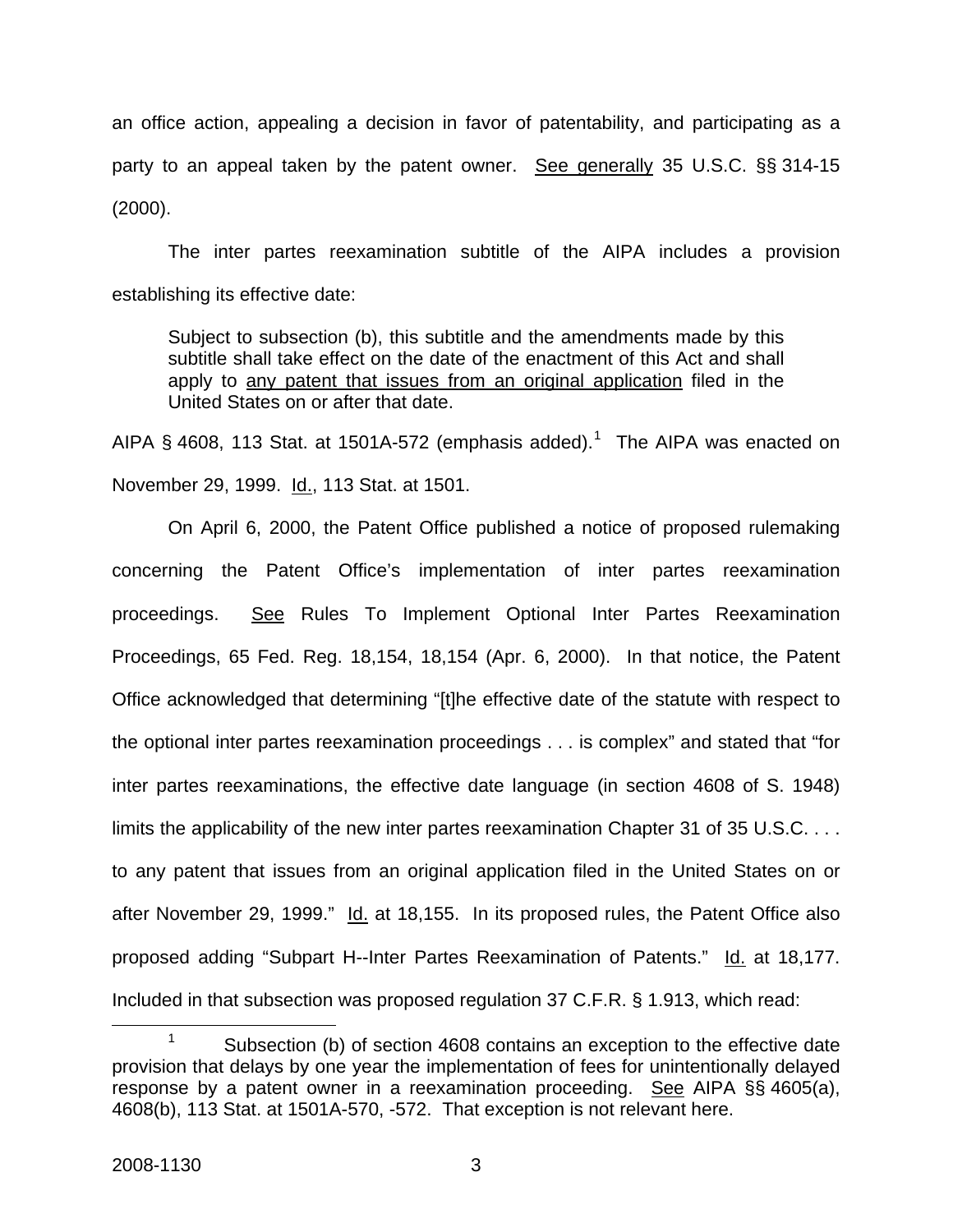Except as provided for in §1.907, any person other than the patent owner or its privies may, at any time during the period of enforceability of a patent which issued from an original application filed in the United States on or after November 29, 1999, file a request for inter partes reexamination by the Office of any claim of the patent on the basis of prior art patents or printed publications cited under §1.501.

Id. at 18,178 (emphases added).

Five days later, the Patent Office published a notice in its Official Gazette

interpreting the term "original application" as used in the AIPA. The notice stated:

The phrase "original application" is interpreted to encompass utility, plant and design applications, including first filed applications, continuations, divisionals, continuations-in-part, continued prosecution applications (CPAs) and the national stage phase of international applications. This interpretation is consistent with the use of the phrase in 35 U.S.C. 251 and the federal rules pertaining to reexamination. In addition, section 201.04(a) of the Manual of Patent Examination and Procedure (MPEP) defines an original application as ". . . an application which is not a reissue application." Section 201.04(a) of the MPEP further states that "[a]n original application may be a first filing or a continuing application." Therefore, the Optional Inter Partes Reexamination Procedure is applicable to patents which issue from all applications (except for reissues) filed on or after November 29, 1999.

U.S. Patent and Trademark Office, Guidelines Concerning the Implementation of Changes to 35 USC 102(g) and 103(c) and the Interpretation of the Term "Original Application" in the American Inventors Protection Act of 1999, 1233 Official Gazette 54, 56 (Apr. 11, 2000) (alterations in the original).

On December 7, 2000, the Patent Office issued its final rules following its earlier notice of proposed rulemaking. See Rules to Implement Optional Inter Partes Reexamination Proceedings, 65 Fed. Reg. 76,756, 76,756 (Dec. 7, 2000). In the "Discussion of General Issues Involved" section of those rules, the Patent Office referred to its earlier interpretation in its Official Gazette, and repeated its interpretation of "original application":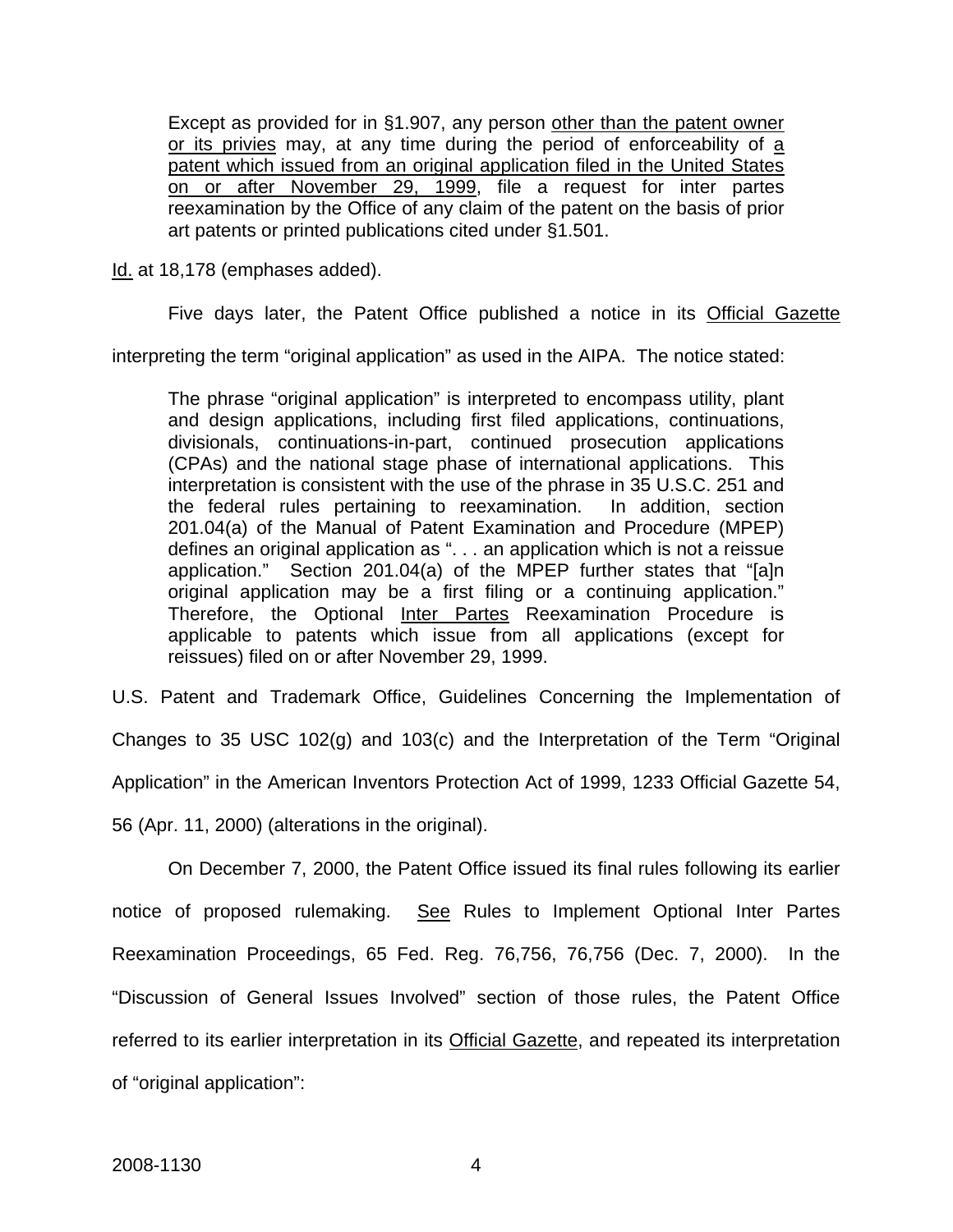The phrase "original application" is interpreted to encompass utility, plant and design applications, including first filed applications, continuations, divisionals, continuations-in-part, continued prosecution applications and the national stage phase of international applications. Therefore, the optional inter partes reexamination [proceeding] . . . is applicable to patents which issue from all applications (except for reissue applications) filed on or after November 29, 1999.

Id. at 76,757. In the section of the notice entitled "Discussion of Specific Rules and Response to Comments," the Patent Office adopted in part a comment that "note[d] that the effective date of the statute with respect to optional inter partes reexamination is complex, and it would be helpful to practitioners and those considering inter partes reexamination if they are clearly advised of what patents are subject to such proceedings." Id. at 76,763. In response to the comment, the Patent Office amended the title of Subpart H (37 C.F.R. §§ 1.902 to 1.997), to add the parenthetical notation "Applicable to any Patent that Issues from an Original Application Filed in the United States on or after November 29, 1999." Id.

In addition, in response to a comment concerning proposed section 1.913, the Patent Office removed the language "other than the patent owner or its privies" from the regulation, "solely for the purpose of more closely following the language of the statute." Id. at 76,765. Responding to the comment, the Patent Office noted that, in its view, the AIPA had "inadvertently" included language that suggested that a patent owner could request inter partes reexamination of its own patent, "even though an inter partes procedure is clearly inappropriate for a reexamination initiated by a patent owner." Id. The Patent Office suggested that this was an error that resulted because the "statute was re-drafted at the last moment." Id. Two years later, Congress amended 35 U.S.C. § 311, making clear that—as the Patent Office had suggested—a patent owner could not request inter partes reexamination of its own patent. See Intellectual Property and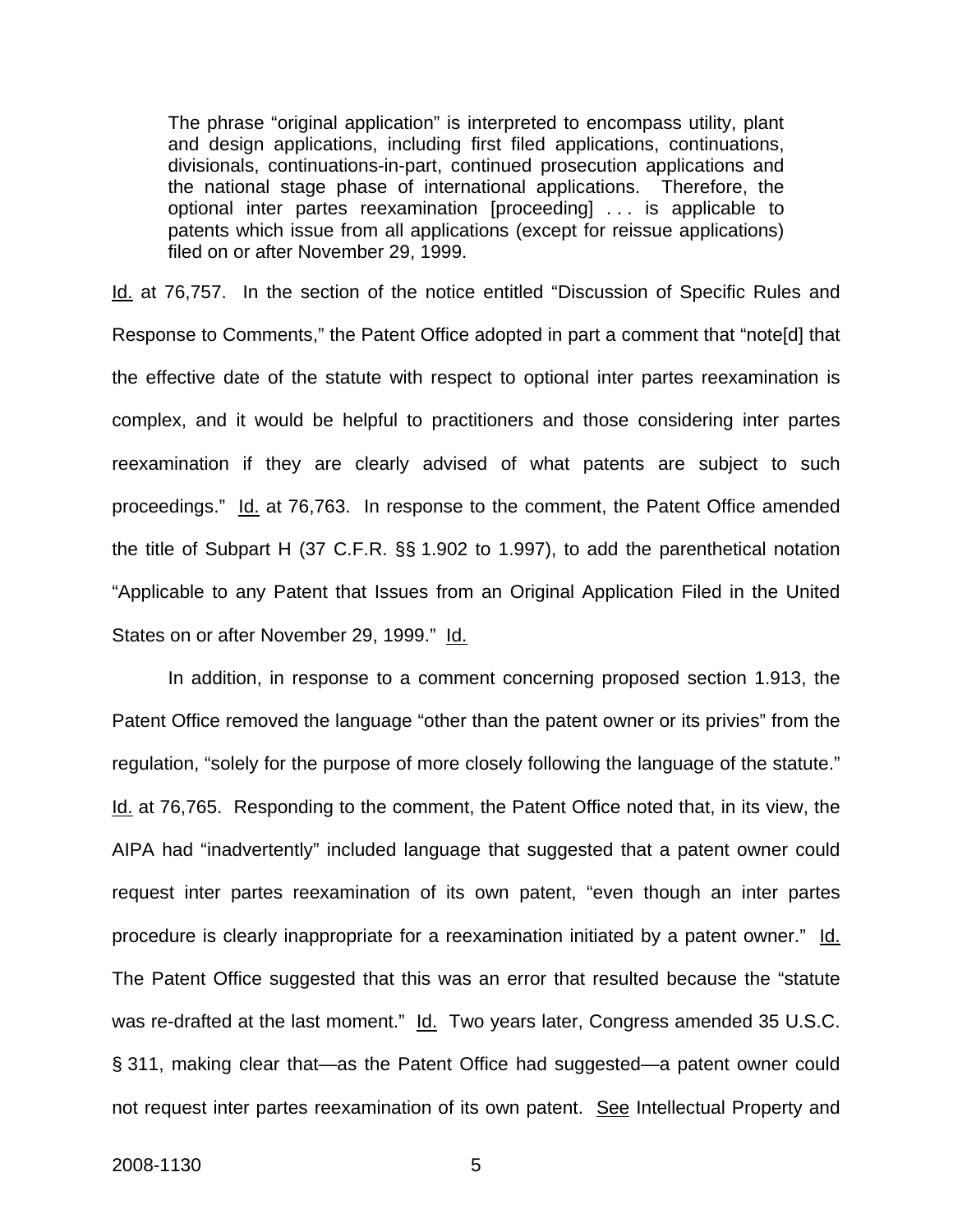High Technology Technical Amendments Act of 2002, Pub. L. 107-273, § 13202, 116 Stat. 1758, 1901.

Finally, in its 2004 revision to the Manual of Patent Examination and Procedure ("MPEP"), the Patent Office added a chapter addressing inter partes reexamination. See MPEP §§ 2601-2696 (8th ed., 2d rev. 2004). That chapter incorporated the same definition of "original application" as used in the AIPA that the Patent Office had previously set out in its Official Gazette and in the Federal Register. Id. § 2611. The same definition appears in the current text of the MPEP. See MPEP § 2611 (8th ed., 5th rev. 2006).

In this case, Thomas & Betts Corporation ("T&B") requested that the Patent Office initiate inter partes reexamination of U.S. Patent No. 6,984,791 (the "'791 patent"), owned by Cooper Technologies Company ("Cooper"). The '791 patent issued from Application No. 10/412,683 (the "'683 application"), which was filed on April 14, 2003. The '683 application is a continuation of Application No. 10/198,963 (filed July 22, 2002), which is a continuation of Application No. 08/821,760 (filed March 20, 1997), which is a continuation of Application No. 08/262,460 (filed June 20, 1994) (the "'460 application"), which is a continuation-in-part of Application No. 08/038,335 (filed on March 10, 1993). See '791 patent at (63).

The Patent Office granted T&B's request for reexamination and issued an initial office action concluding that all thirty claims of the '791 patent were invalid. Cooper filed a petition with the Patent Office seeking to terminate the inter partes proceeding, arguing that the '791 patent did not issue from an original application filed after November 29, 1999. Instead, Cooper argued, the '683 application for the '791 patent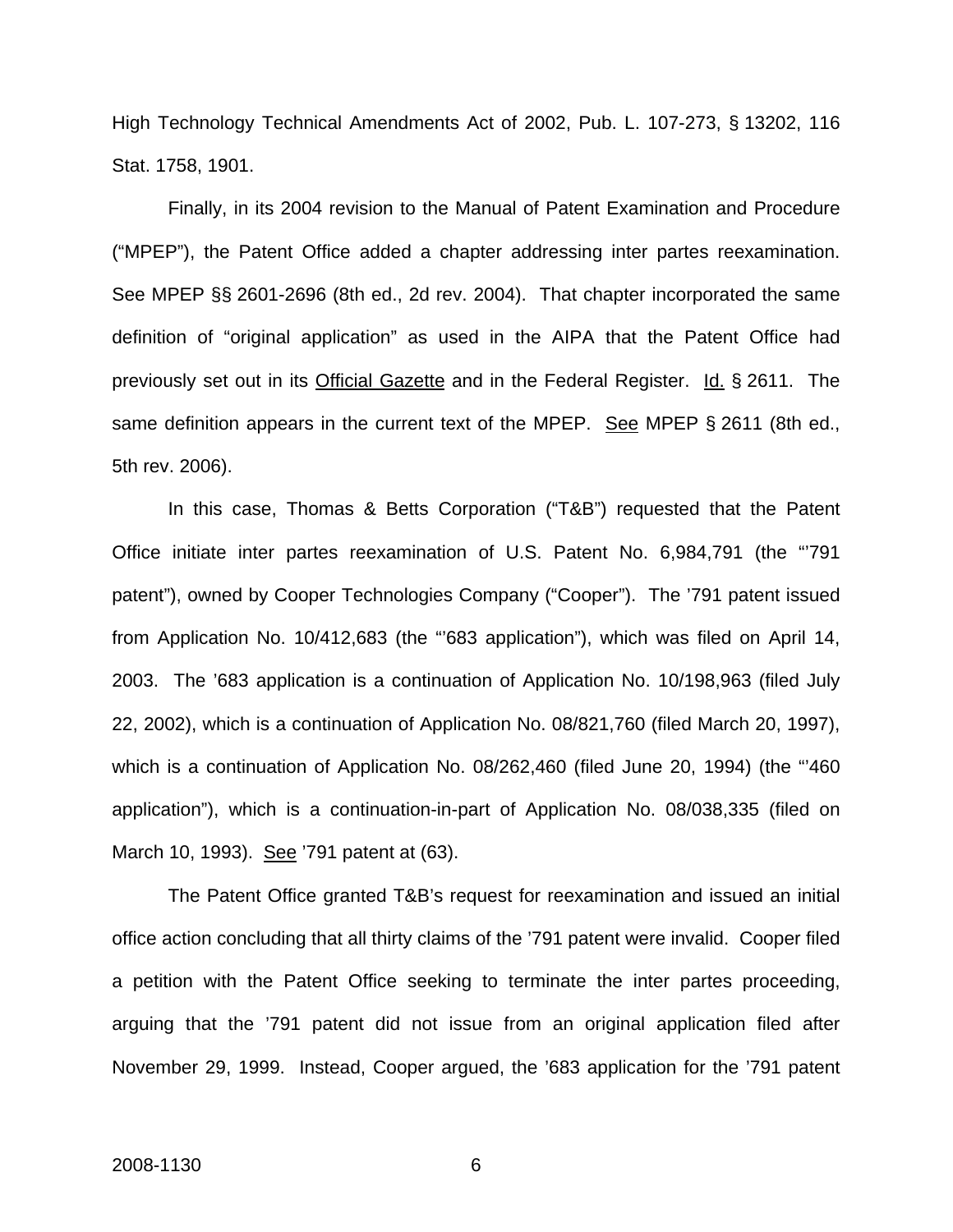claimed priority to applications filed before November 29, 1999, and thus the earliest or 'original' application in the chain was filed before that date. Applying its interpretation of "original application," the Patent Office denied Cooper's petition, concluding that the '791 patent issued from the '683 application, and that the '683 application is an "original application" for purposes of the AIPA, even though it is a continuation of and claims priority from an application filed prior to November 29, 1999.

Cooper brought suit against the Director of the Patent Office in the U.S. District Court for the Eastern District of Virginia, challenging the Patent Office's interpretation of the AIPA under the Administrative Procedure Act. 5 U.S.C. § 706 (2000). T&B intervened. On cross-motions for summary judgment, the district court found that the Patent Office's interpretation of "original application" as used in the AIPA was "fully consistent with the term's established meaning in patent law," and that the Patent Office's interpretation was "not inconsistent with other statutory pronouncements." Cooper Techs. Co. v. Dudas, No. 1:07-CV-853, slip op. at 9-10 (E.D. Va. Nov. 30, 2007). The district court avoided the issue of the appropriate level of deference to the Patent Office's construction, reasoning that it was proper to "consider the issues de novo" rather than "tether its analysis to any measure of deference," so as to "avoid an unnecessary legal determination." Id. at 6 n.6. The district court therefore granted summary judgment in favor of the Patent Office, concluding that the '791 patent was properly subject to inter partes reexamination. Id. at 14.

Cooper timely appealed. We have jurisdiction pursuant to 28 U.S.C. § 1295(a)(1).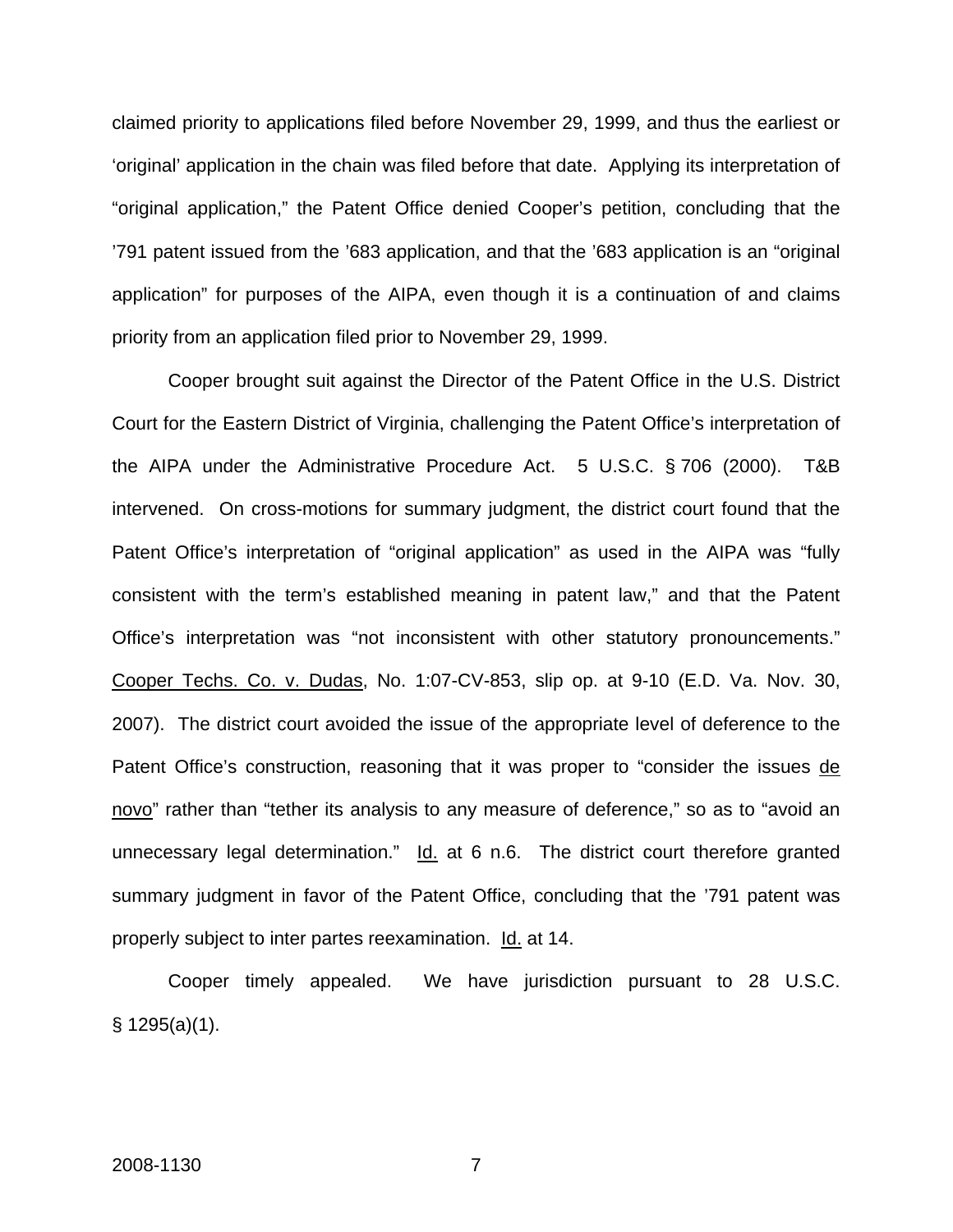### II. DISCUSSION

"We review a district court's grant of summary judgment de novo, reapplying the summary judgment standard." Pellegrini v. Analog Devices, Inc., 375 F.3d 1113, 1115 (Fed. Cir. 2004). Summary judgment is appropriate when there is no genuine issue as to any material fact and the movant is entitled to judgment as a matter of law. Fed. R. Civ. P. 56(c). We review the district court's statutory construction de novo. Pellegrini, 375 F.3d at 1115.

## A. Deference

The district court found it unnecessary to address the appropriate level of deference owed to the Patent Office's interpretation of "original application," because it came to the same interpretation on a de novo review. Cooper, slip op. at 6 n.6. For reasons that are explained below, we disagree with the district court's conclusion that "original application" as used in the statute has an "established meaning in patent law." Id. at 9. We therefore begin our analysis with an examination of the level of deference that the Patent Office's interpretation deserves.

In this case, the Patent Office has argued that its interpretation of section 4608 in the MPEP and Official Gazette are entitled at least to Skidmore deference, and carry additional weight because they are "longstanding." See Br. for Appellee Jon W. Dudas at 14 (citing Fed. Express Corp. v. Holowecki, 128 S. Ct. 1147, 1156 (2008); Saxbe v. Bustos, 419 U.S. 65, 74 (1974)) ("Patent Office Br."); see generally Skidmore v. Swift & Co., 323 U.S. 134 (1944). Though the Patent Office does not expressly argue that Chevron applies in this case, it has in other cases claimed that it is entitled to Chevron deference when interpreting statutory provisions relating to the conduct of proceedings in the Patent Office. See Br. for the Appellants at 21, Tafas v. Dudas, No. 2008-1352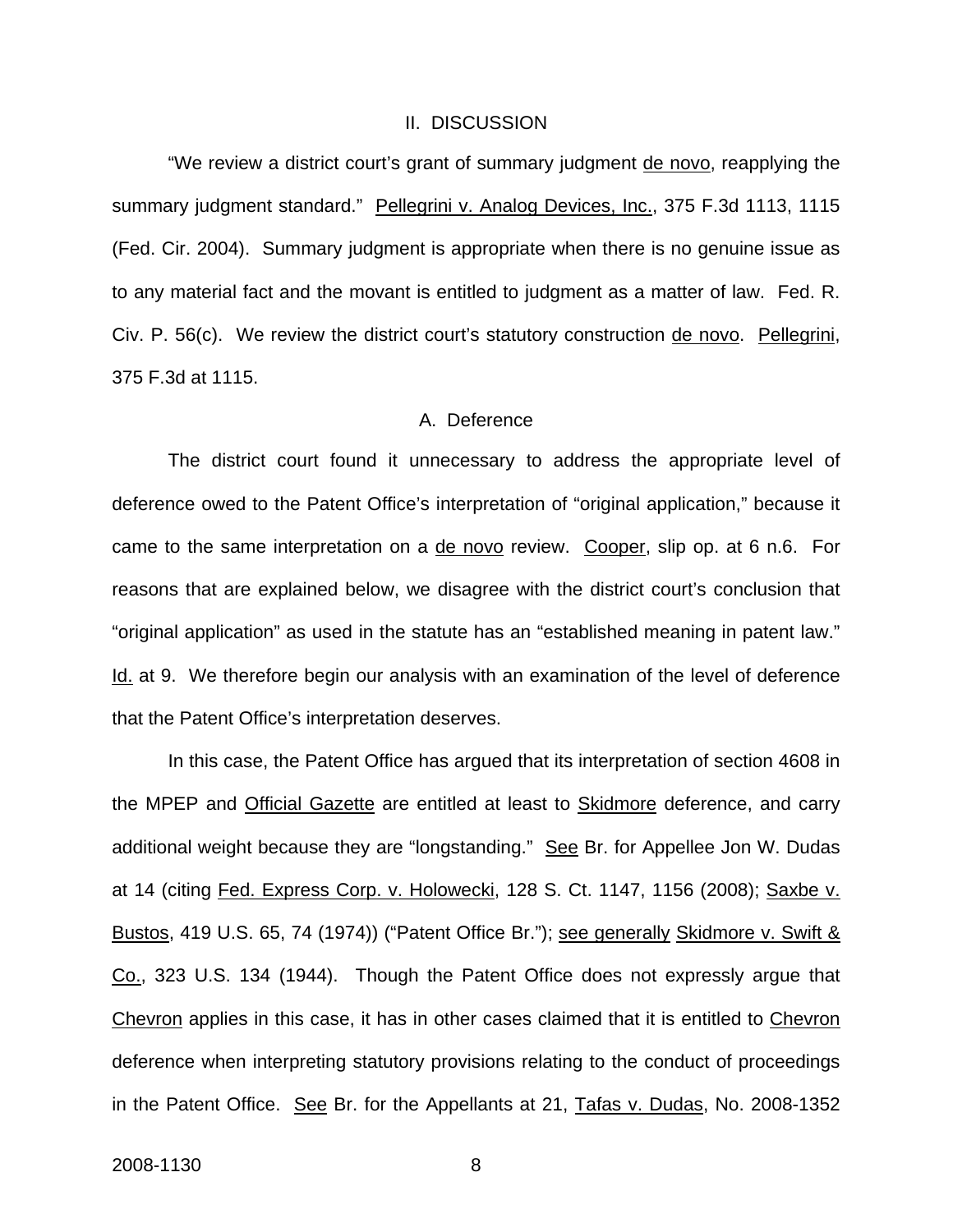(Fed. Cir. July 18, 2008) ("[T]he USPTO is entitled to Chevron deference where, as here, it is engaged in interpreting the scope of its power under Section 2(b)(2) and its other sources of rulemaking authority."); Br. for Amicus Curiae Director of the U.S. Patent & Trademark Office at 22-31, Aristocrat Techs. Austl. PTY Ltd. v. Int'l Game Tech., No. 2008-1016, (Fed. Cir. Dec. 13, 2007) (arguing that Patent Office is entitled to Chevron deference as agency charged with administering statutes in Title 35 concerning revival). Accordingly, we first address whether Chevron deference applies. Cf. Rogers v. Office of Pers. Mgmt., 87 F.3d 471, 475 (Fed. Cir. 1996) ("We are not bound by concessions of law.").

Under 35 U.S.C. § 2, the Patent Office has authority to establish regulations to "govern the conduct of proceedings in the Office." 35 U.S.C.  $\S 2(b)(2)(A)$ ; see also Animal Legal Def. Fund v. Quigg, 932 F.2d 920, 930 (Fed. Cir. 1991). This is "the broadest of the Office's rulemaking powers" and, "[b]y this grant of power we understand Congress to have 'delegated plenary authority over PTO practice . . .' to the Office." Stevens v. Tamai, 366 F.3d 1325, 1333 (Fed. Cir. 2004) (quoting Gerritsen v. Shirai, 979 F.2d 1524, 1527 n.3 (Fed. Cir. 1992)); see also Lacavera v. Dudas, 441 F.3d 1380, 1383 (Fed. Cir. 2006) ("Under 35 U.S.C. § 2(b)(2), the PTO has broad authority to govern the conduct of proceedings before it . . . ."). To comply with section 2(b)(2)(A), a Patent Office rule must be "procedural"—i.e., it must "govern the conduct of proceedings in the Office." In this case, the Patent Office has interpreted a statutory provision—the portion of the AIPA expressly entitled the "Optional Inter Partes Reexamination Procedure Act of 1999"—that created inter partes reexamination and established rules for inter partes reexamination proceedings before the Patent Office.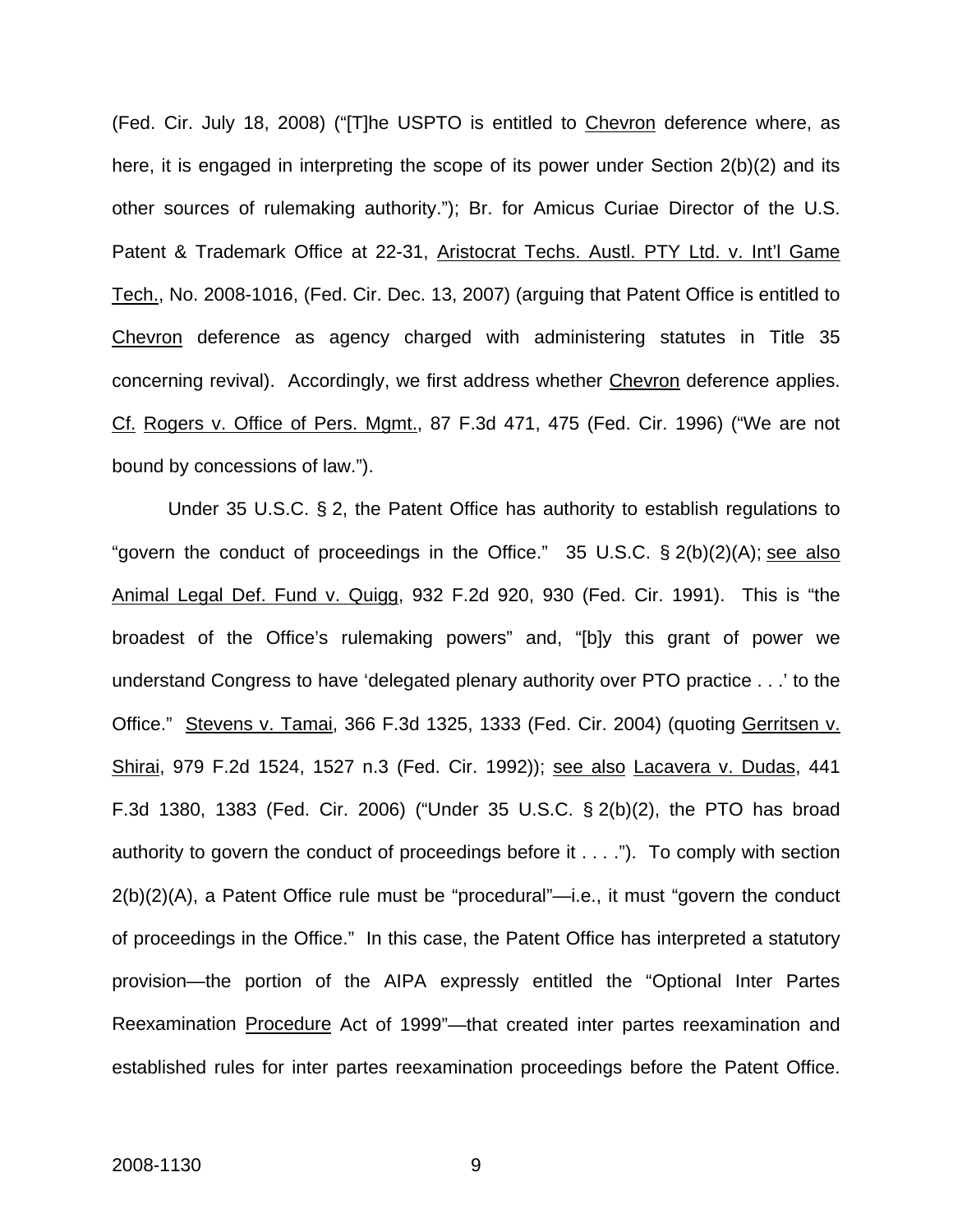See Pub. L. No. 106-113, § 4601, 113 Stat. at 1501A-567 (emphasis added). The Patent Office's interpretation of section 4608 thus plainly "govern[s] the conduct of proceedings in the Office" within the meaning of § 2(b)(2)(A).

We have also previously held that 35 U.S.C. § 2(b)(2) does not authorize the Patent Office to issue "substantive" rules. See Merck & Co. v. Kessler, 80 F.3d 1543, 1549-50 (Fed. Cir. 1996). "A rule is 'substantive' when it 'effects a change in existing law or policy' which 'affect[s] individual rights and obligations.'" Animal Legal Def. Fund, 932 F.2d at 927 (quoting Cubanski v. Heckler, 781 F.2d 1421, 1426 (9th Cir.1986), vacated as moot sub nom., Bowen v. Kizer, 485 U.S. 386 (1988)). "In contrast, a rule which merely clarifies or explains existing law or regulations is 'interpretative." Id. In this case, the Patent Office's interpretation of "original application" does not effect any change in existing law or policy; rather, it is a prospective clarification of ambiguous statutory language regarding a matter of procedure. It is therefore "interpretive"—rather than "substantive"—under the definitions put forward in Animal Legal Defense Fund. We conclude that the Patent Office had the authority under 35 U.S.C. § 2 to interpret section 4608, because that interpretation both governs the conduct of proceedings in the Patent Office, not matters of substantive patent law, and is a prospective clarification of ambiguous statutory language.

The exercise of the Patent Office's authority under 35 U.S.C. § 2 is subject to its compliance with 5 U.S.C.  $\S$  553. See 35 U.S.C.  $\S$  2(a)(2)(B). Section 553(b) states that:

General notice of proposed rule making shall be published in the Federal Register, unless persons subject thereto are named and either personally served or otherwise have actual notice thereof in accordance with law. The notice shall include--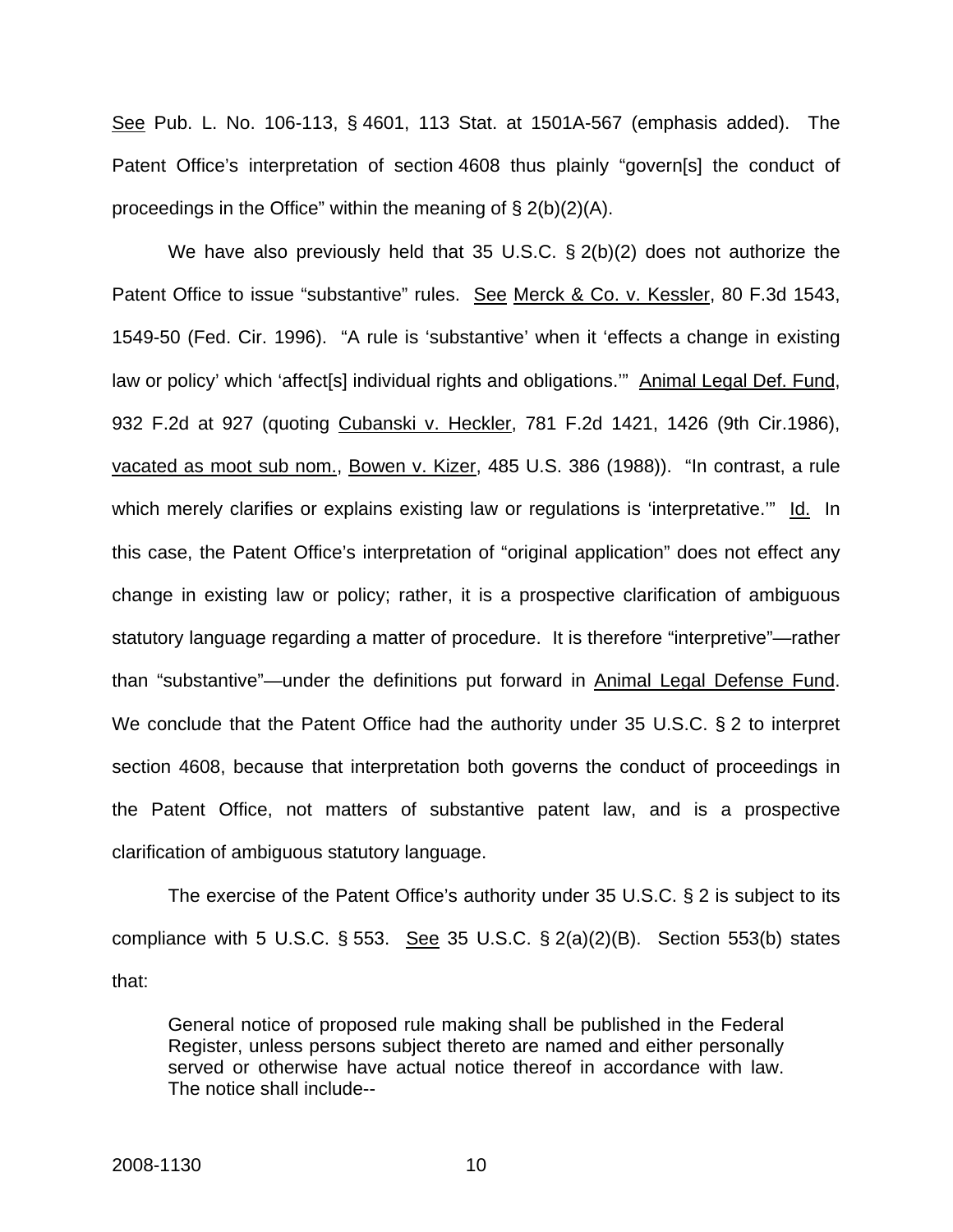(1) a statement of the time, place, and nature of public rule making proceedings;

(2) reference to the legal authority under which the rule is proposed; and

(3) either the terms or substance of the proposed rule or a description of the subjects and issues involved.

Except when notice or hearing is required by statute, this subsection does not apply--

(A) to interpretative rules, general statements of policy, or rules of agency organization, procedure, or practice; or

(B) when the agency for good cause finds (and incorporates the finding and a brief statement of reasons therefor in the rules issued) that notice and public procedure thereon are impracticable, unnecessary, or contrary to the public interest.

5 U.S.C. § 553(b) (2000).

By its own terms, section 553 does not require formal notice of proposed rulemaking for "interpretative rules, general statements of policy, or rules of agency organization, procedure, or practice."  $\underline{Id.}$  § 553(b)(3)(A); see also id. § 553(d)(2) (exempting "interpretive rules and statements of policy" from publication more than thirty days before its effective date). The Patent Office's interpretation of "original application" was therefore not subject to the formal notice-and-comment requirements of section 553. See also Animal Legal Def. Fund, 932 F.2d at 931 (remarking that not "every action taken by an agency pursuant to statutory authority [is] subject to public notice and comment" because such a requirement "would vitiate the statutory exceptions in section 553(b) itself" including the exception for interpretive rules). Though not required by section 553, the Patent Office's April 6, 2006 notice of proposed rulemaking expressly described the "subjects and issues involved"—namely, the operation of the effective date provision of section 4608. See 65 Fed. Reg. at 18,155, 18,177-78.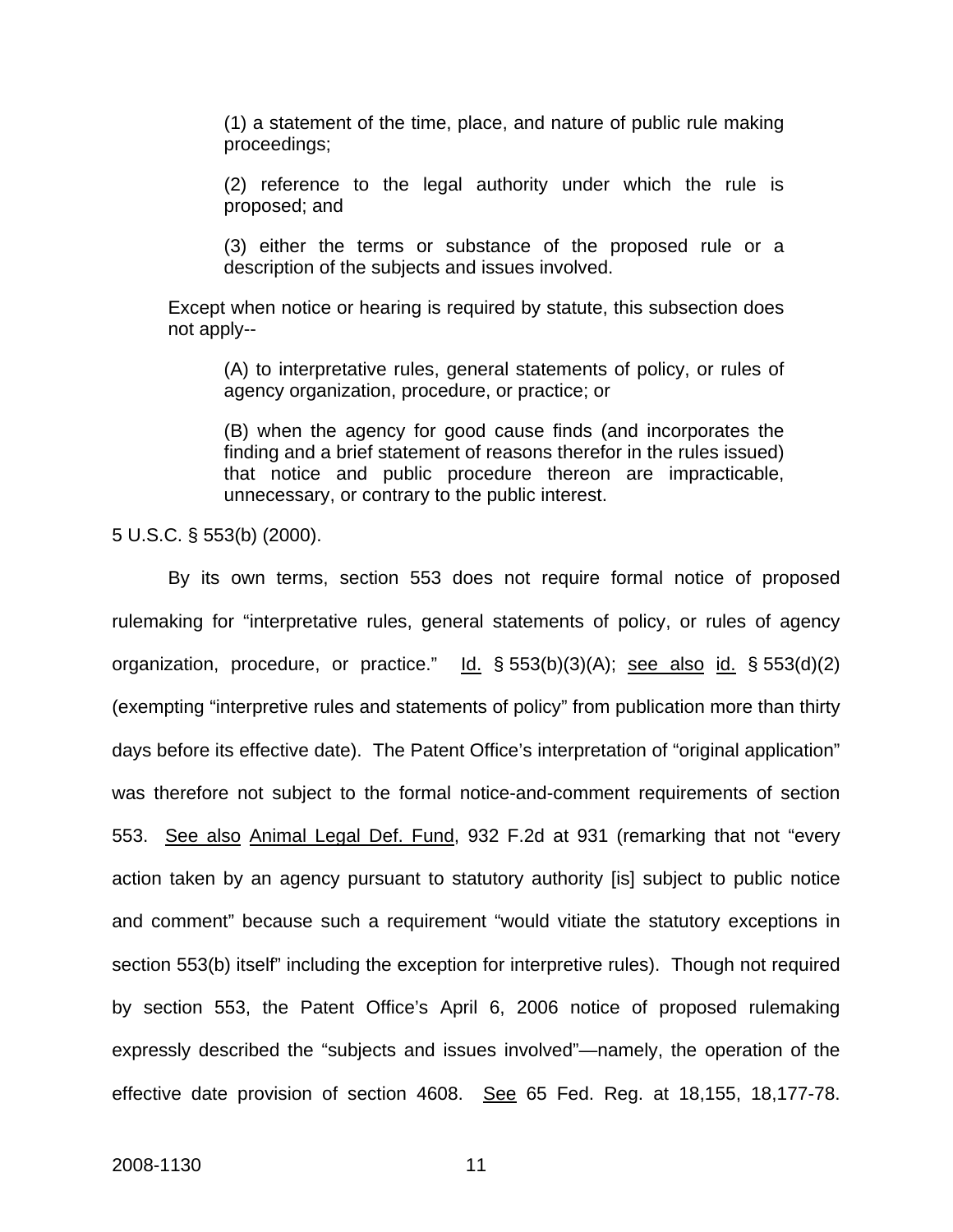Moreover, the Patent Office received and acted on comments directly relating to the "original application" statutory language. See 65 Fed. Reg. at 76,763; see also 5 U.S.C.§ 553(c) (requiring that agency "give interested persons an opportunity to participate in the rule making through submission of written data, views, or arguments with or without opportunity for oral presentation").

Because the Patent Office is specifically charged with administering statutory provisions relating to "the conduct of proceedings in the Office," 35 U.S.C. § 2(a)(2)(A), we give Chevron deference to its interpretations of those provisions. See Lacavera, 441 F.3d at 1383 ("Because the PTO is specifically charged with administering this statute, we analyze a challenge to the statutory authority of its regulations under the Chevron framework."); see also Bender v. Dudas, 490 F.3d 1361, 1368 (Fed. Cir. 2007) (applying Chevron framework to Patent Office regulations for the conduct of proceedings in the Patent Office); Ethicon, Inc. v. Quigg, 849 F.2d 1422, 1425 (Fed. Cir. 1988) (same).

To the extent that there is any question as to whether the Patent Office's interpretation of section 4608—which appears in the Federal Register, but not in the Code of Federal Regulations—is a "regulation" for purposes of 35 U.S.C. § 2(a)(2), resolution of that issue would not affect our analysis. An agency's interpretive rule of a statute relating to matters of procedure, subject to notice and comment if required, need not be published in the Code of Federal Regulations to be entitled to deference. See Wheatland Tube Co. v. United States, 495 F.3d 1355, 1359-60 (Fed. Cir. 2007) (affording Chevron deference to interpretive ruling by Department of Commerce published in Federal Register but not embodied in regulation published in Code of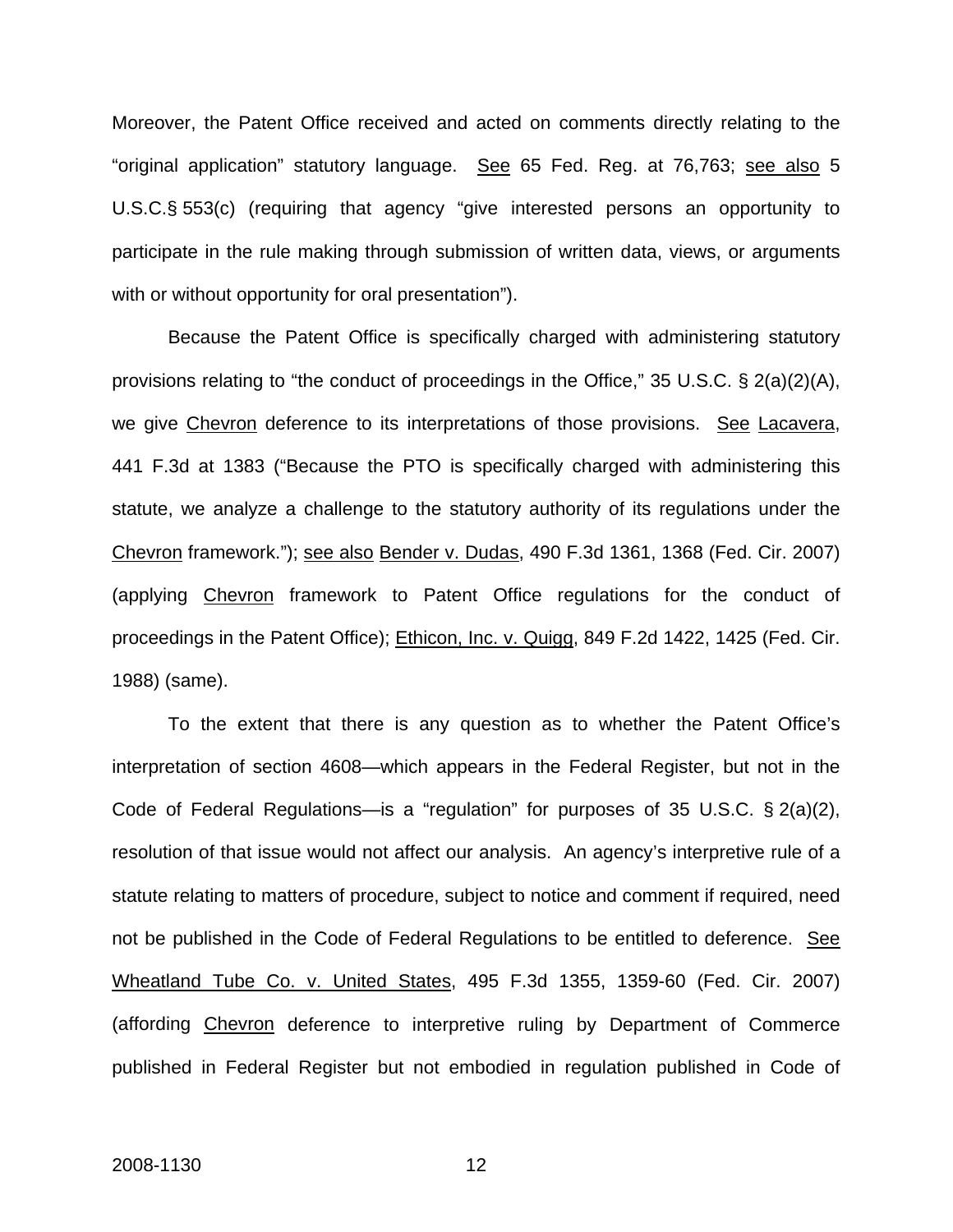Federal Regulations); Manufactured Hous. Inst. v. U.S. Envtl. Prot. Agency, 467 F.3d 391, 399 (4th Cir. 2006) (holding that agency's policy statement in Federal Register that was not codified in Code of Federal Regulations was "an equally binding" agency action); see also Sec. Exch. Comm'n v. Phan, 500 F.3d 895, 903-04 & n.10 (9th Cir. 2007) (affording "substantial deference" to Securities and Exchange Commission instruction published in Federal Register, but not codified in Code of Federal Regulations, as "an agency's published interpretation of its own regulations"). But see McLean v. Crabtree, 173 F.3d 1176, 1184 (9th Cir. 1999) (holding that regulation not published in Code of Federal Regulations was "not owed full Chevron deference" but was "owed at least 'some deference' since it is a permissible construction of the statute").

Under the familiar two-step Chevron analysis, "[w]e always first determine 'whether Congress has directly spoken to the precise question at issue.'" Hawkins v. United States, 469 F.3d 993, 1000 (Fed. Cir. 2006) (quoting Chevron, 467 U.S. at 842). "We do so by employing the traditional tools of statutory construction; we examine the statute's text, structure, and legislative history, and apply the relevant canons of interpretation." Delverde, SrL v. United States, 202 F.3d 1360, 1363 (Fed. Cir. 2000). "If we find 'that Congress had an intention on the precise question at issue, that intention is the law and must be given effect . . . ." Hawkins, 469 F.3d at 1000 (quoting Chevron, 467 U.S. at 843 n.9.) If we conclude that "Congress either had no intent on the matter, or that Congress's purpose and intent is unclear," Delverde, 202 F.3d at 1363, then we proceed to step two, in which we ask "whether the agency's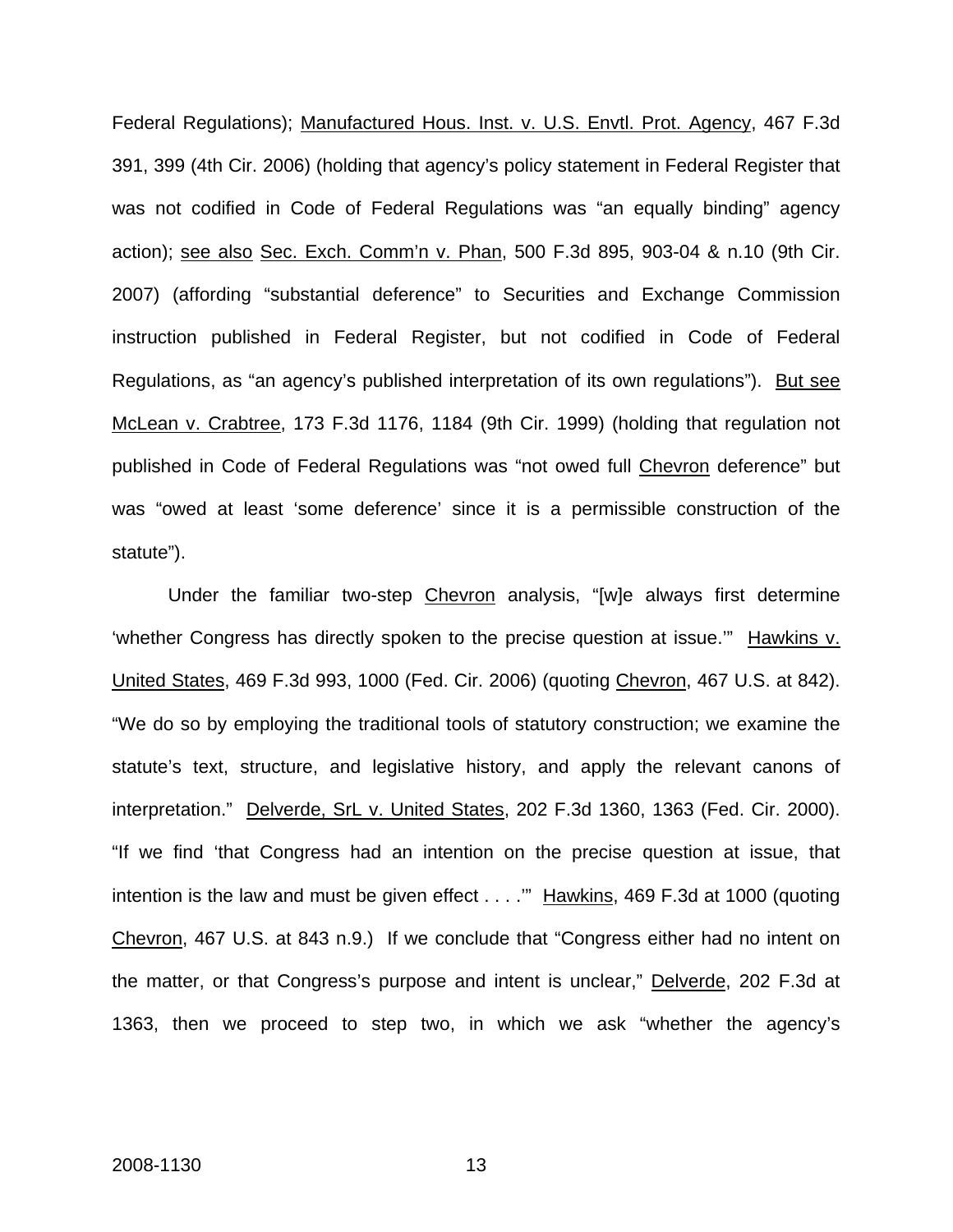interpretation is based on a permissible construction of the statutory language at issue," Hawkins, 469 F.3d at 1000.

## B. Chevron Step One

We first address whether Congress spoke to the precise question at issue namely, whether a patent is subject to inter partes reexamination when it results from an application filed after November 29, 1999, that is a continuation of an application filed before November 29, 1999. "As always, the starting point in every case involving construction of a statute is the language itself." Ethicon, 849 F.2d at 1425 (quoting United States v. Hohri, 482 U.S. 64, 69 (1987)) (internal quotation marks omitted). "[W]e 'give the words of a statute their ordinary, contemporary, common meaning, absent an indication Congress intended them to bear some different import.'" NTP, Inc. v. Research In Motion, Ltd., 418 F.3d 1282, 1314-15 (Fed. Cir. 2005) (quoting Williams v. Taylor, 529 U.S. 420, 431 (2000)).

Cooper and the Patent Office both concede that the word "original" does not have a single definitive meaning. See Reply Br. of Appellant Cooper Techs. Co. at 4; Patent Office Br. at 37. We agree. Instead, its meaning depends on context. In some contexts, "original" means the absolute first or earliest. See, e.g., 10 Oxford English Dictionary 933-34 (2d ed. 1989) (including definition of "original" as "[o]f or pertaining to the origin, beginning, or earliest stage of something; that belonged at the beginning to the person or thing in question; that existed at first, or has existed from the first; primary, primitive; innate; initial, first, earliest"). But in other contexts, "original" means simply the source—i.e., the "origin"—of something, whether or not it is the first. See, e.g., id. at 934 (including definition of "original" as "[t]hat is the origin or source of something; from which something arises, proceeds, or is derived; primary; originative"). There is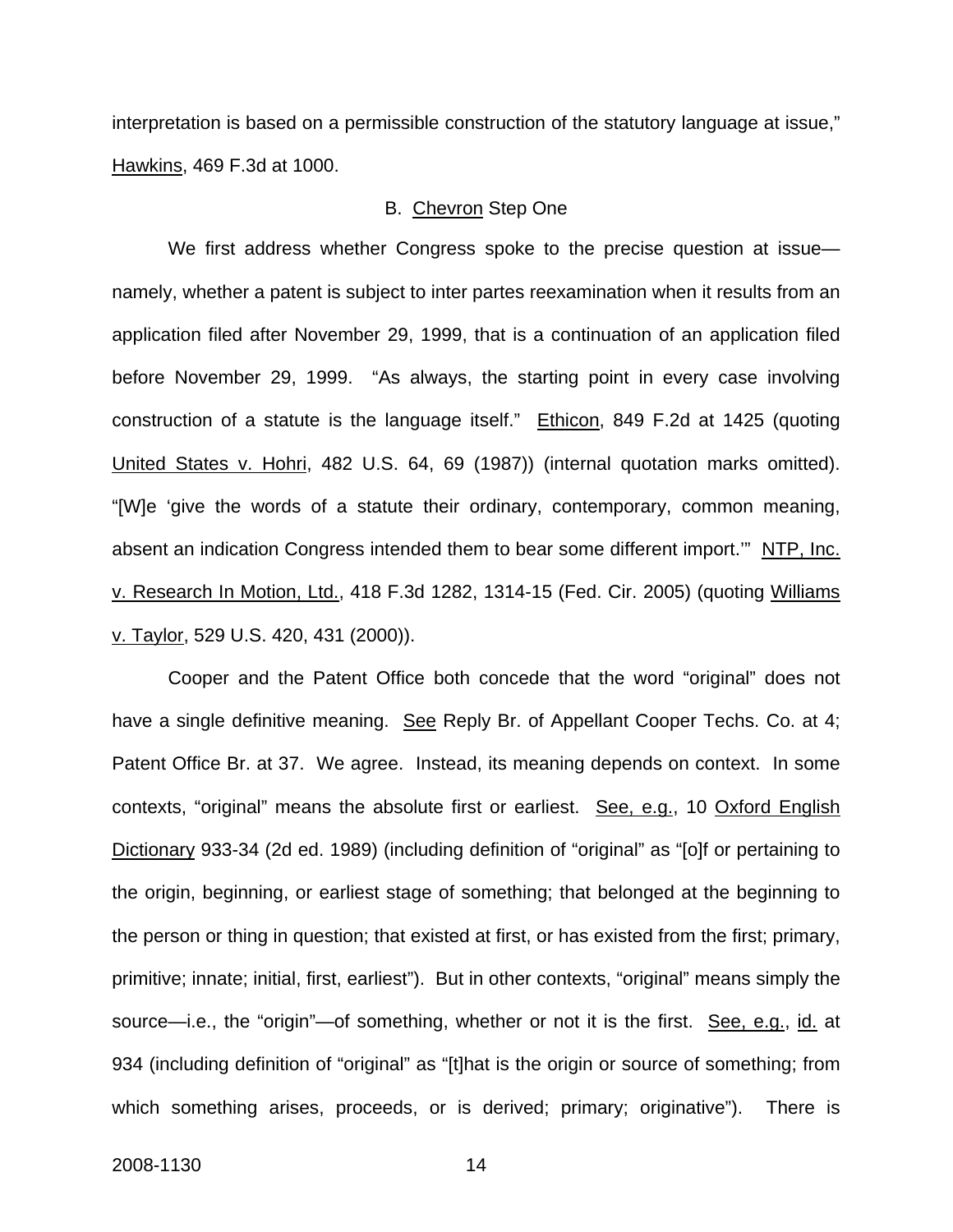therefore nothing inherent in the word "original" that answers whether an "original application" must be the first application in a chain, or whether a continuing application that is the direct source of an issued patent can be "original."

The district court found—and the Patent Office argues—that the phrase "original application" has a "settled meaning . . . as used by practitioners in patent law." Cooper, slip op. at 8. Specifically, the district court relied on what it determined was "consistent usage" of the phrase "original application" in the MPEP. See id. at 8-9 (quoting MPEP § 201.04(a) (5th ed. 1983) ("'Original' is used in the patent statute and rules to refer to an application which is not a reissue application. An original application may be a first filing or a continuing application.")).

We disagree with the district court's conclusion that "original application" has any settled meaning in patent law. The district court was correct that section 201.04(a) of the MPEP has consistently defined an "original application" to include continuation applications. See MPEP § 201.04(a) (5th ed., 1983); MPEP § 201.04(a) (8th ed., 5th rev. 2006). But other sections of the MPEP have used the phrase "original application" in a way that suggests exclusion of continuation applications. See, e.g., MPEP § 201 (5th ed. 1983) ("National applications include original, reissue, divisional, continuation, § 1.60, § 1.62, plant, design and continuation-in-part applications." (emphases added)); MPEP § 201 (8th ed., 5th rev. 2006) ("Domestic national applications include original (nonprovisional), provisional, plant, design, reissue, divisional, and continuation applications (which may be filed under 37 CFR 1.53(b)), continued prosecution applications (CPA) (filed under 37 CFR 1.53(d), only applicable if the application is for a design patent) and continuation-in-part applications (which may be filed under 37 CFR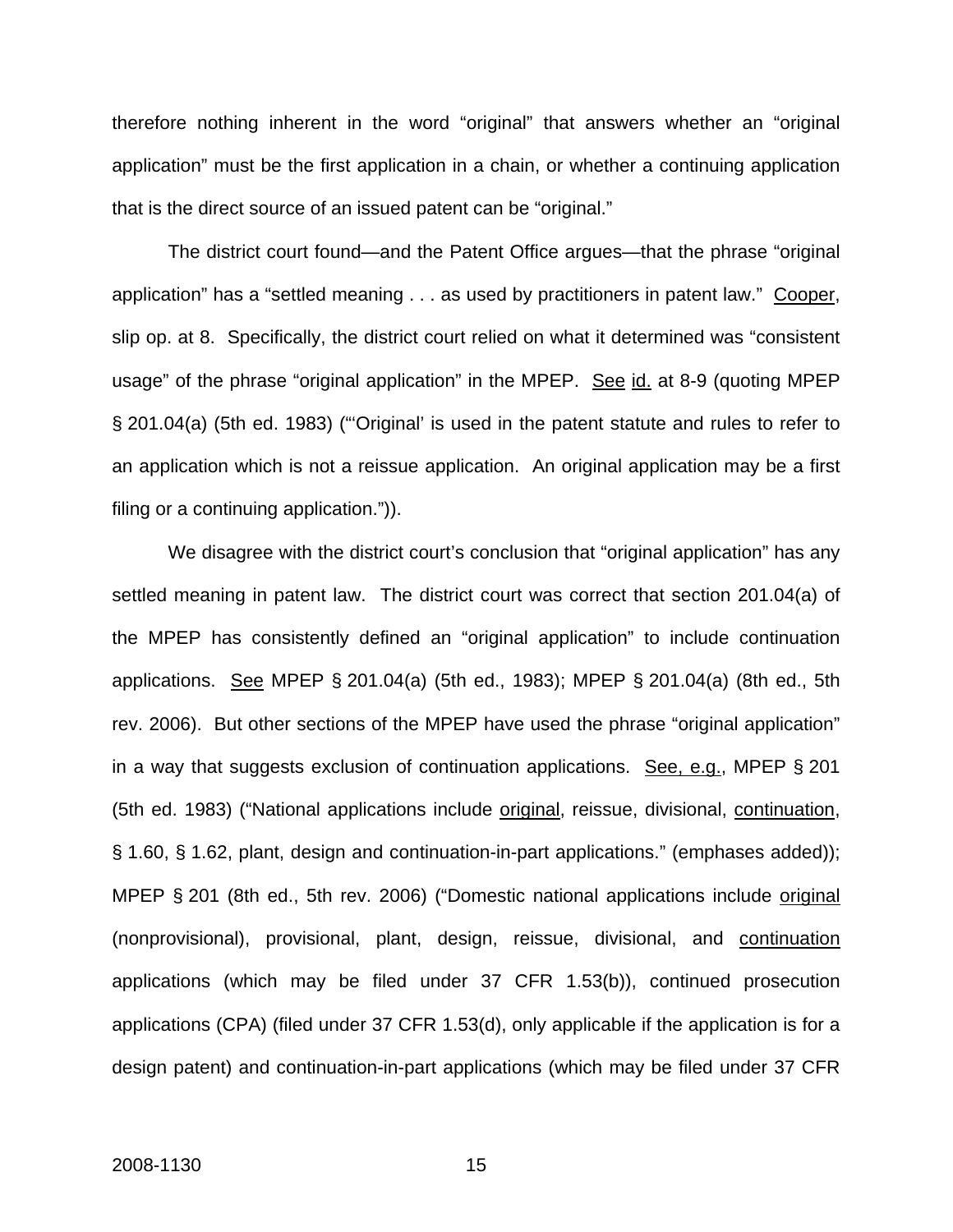1.53(b))." (emphases added)); id. § 201.06(c) ("An application filed under 37 CFR 1.53(b) may be an original, a continuation, a divisional, a continuation-in-part, or a substitute." (emphases added)). These inconsistencies in the MPEP itself make clear that the phrase "original application" has no settled meaning in patent law.

Likewise, this court has not used the phrase "original application" consistently either to include or to exclude continuation applications. Compare, e.g., Pfizer, Inc. v. Apotex, Inc., 480 F.3d 1348, 1355 (Fed. Cir. 2007) ("In response to a final obviousness rejection by the Examiner, Pfizer filed a continuation application (serial no. 07/256,938) and abandoned the original application."), and Omega Eng'g, Inc. v. Raytek Corp., 334 F.3d 1314, 1333-34 (Fed. Cir. 2003) (discussing case in which "two patents issued from continuation-in-part applications derived from one original application"), with Aventis Pharma S.A. v. Amphastar Pharms., Inc., 525 F.3d 1334, 1341 n.6 (Fed. Cir. 2008) (referring to patent that issued from continuation application that had later gone into reissue proceedings and concluding that "the district court was fully aware of the reissue proceeding, yet recognized that any holding of unenforceability in the original application extended to the reissue application" (emphases added)), and In re Yamamoto, 740 F.2d 1569, 1572 (Fed. Cir. 1984) ("The same policies warranting the PTO's approach to claim interpretation when an original application is involved have been held applicable to reissue proceedings."). Patent law commentators similarly have not treated "original application" as having an established meaning. Compare 1 Irah H. Donner, Patent Prosecution: Law, Practice, and Procedure 82 (2007) (defining "original" in contrast to "continuation," "continuation-in-part," "divisional," and "provisional" applications), with Robert L. Harmon, Patents and the Federal Circuit 1128 (2007)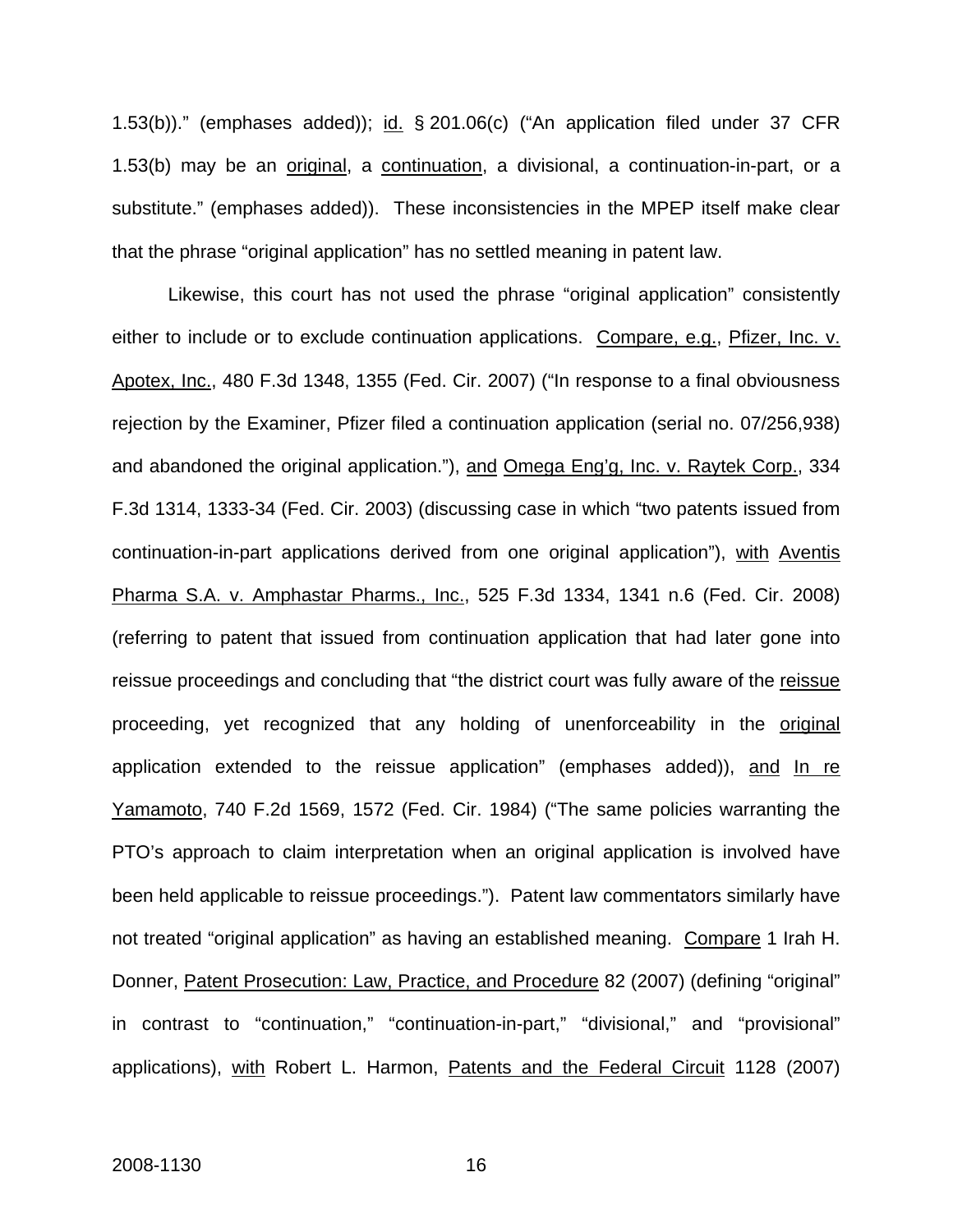("Recapture bars a patentee from acquiring, through reissue, claims that are of the same or broader scope than those claims that were canceled from the original application."). We therefore conclude that there is no "settled meaning" of the phrase "original application" that resolves the question at issue in this case.

We next turn to the "traditional tools of statutory construction" to attempt to discern Congress's intent. See Timex V.I., Inc. v. United States, 157 F.3d 879, 882 (Fed. Cir. 1998) (quoting Chevron, 467 U.S. at 843 n.9). "Beyond the statute's text, those 'tools' include the statute's structure, canons of statutory construction, and legislative history." Id. In this case, the district court relied heavily on the structure of the clause in which the phrase "original application" appears. Specifically, the district court reasoned that, because section 4608 makes inter partes reexamination available for "any patent that issues from an original application filed [after November 29, 1999]," the relevant application is the one from which the patent "issues." Cooper, slip op. at 7- 8 (emphasis added). Because, according to the district court, a patent "issues from" the final application in the chain—not any parent application—the statute's structure requires that "original application" include continuations. Id. at 8.

We do not think that the structure of the statute compels this reading of "original application," for two reasons. First, there is nothing in the statute's structure that contradicts an interpretation that would allow inter partes reexamination only for patents that result directly from a first filed application filed after November 29, 1999. In other words, there is nothing in the statute's use of the phrase "issues from" that decides the question of or commands a particular determination of the meaning of the word "original."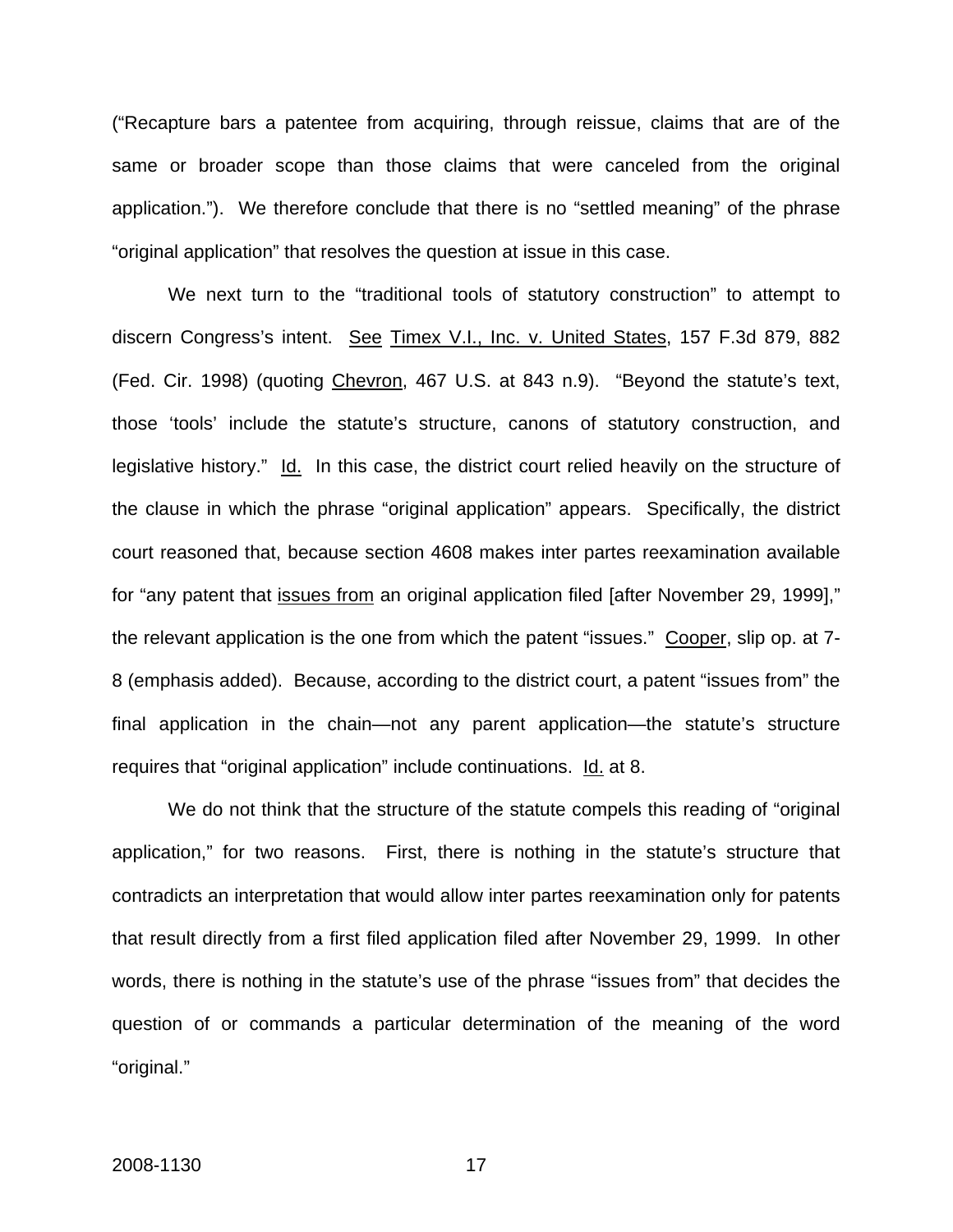Second, the phrase "issues from" is itself ambiguous. As the Patent Office correctly points out, this court most commonly refers to a patent as issuing from the final application in the chain—not from a parent application. See, e.g., Invitrogen Corp. v. Clontech Labs., Inc., 429 F.3d 1052, 1057 (Fed. Cir. 2005) ("All three patents issued from continuations of a common parent application."); ACTV, Inc. v. Walt Disney Co., 346 F.3d 1082, 1084 (Fed. Cir. 2003) ("Each of these patents issued from continuationin-part applications that depend, ultimately, from a common parent application."). But this usage is not universal, and this court has sometimes referred to multiple patents as issuing from a single parent. See, e.g., Glaxo, Inc. v. Novopharm, Ltd., 110 F.3d 1562, 1564 (Fed. Cir. 1997) ("The '431 and '133 patents issued from this [parent] application.") We therefore cannot agree with the district court that the "issues from" language compels a reading of "original application" that either includes or excludes continuation applications.

Turning next to the canon of construction that, "[w]here Congress includes particular language in one section of a statute but omits it in another section of the same Act, it is generally presumed that Congress acts intentionally and purposely in the disparate inclusion or exclusion," Russello v. United States, 464 U.S. 16, 23 (1983) (internal quotation marks omitted), Cooper argues that section 4405 of the AIPA compels a narrow reading of "original application." Section 4405 addresses the effective date for patent term adjustments, and provides that those adjustments "shall apply to any application filed on or after the date that is 6 months after the enactment of this Act." Pub. L. No. 106-113, § 4405, 113 Stat. at 1501A-560 (emphasis added). According to Cooper, "original application" in section 4608 must necessarily have a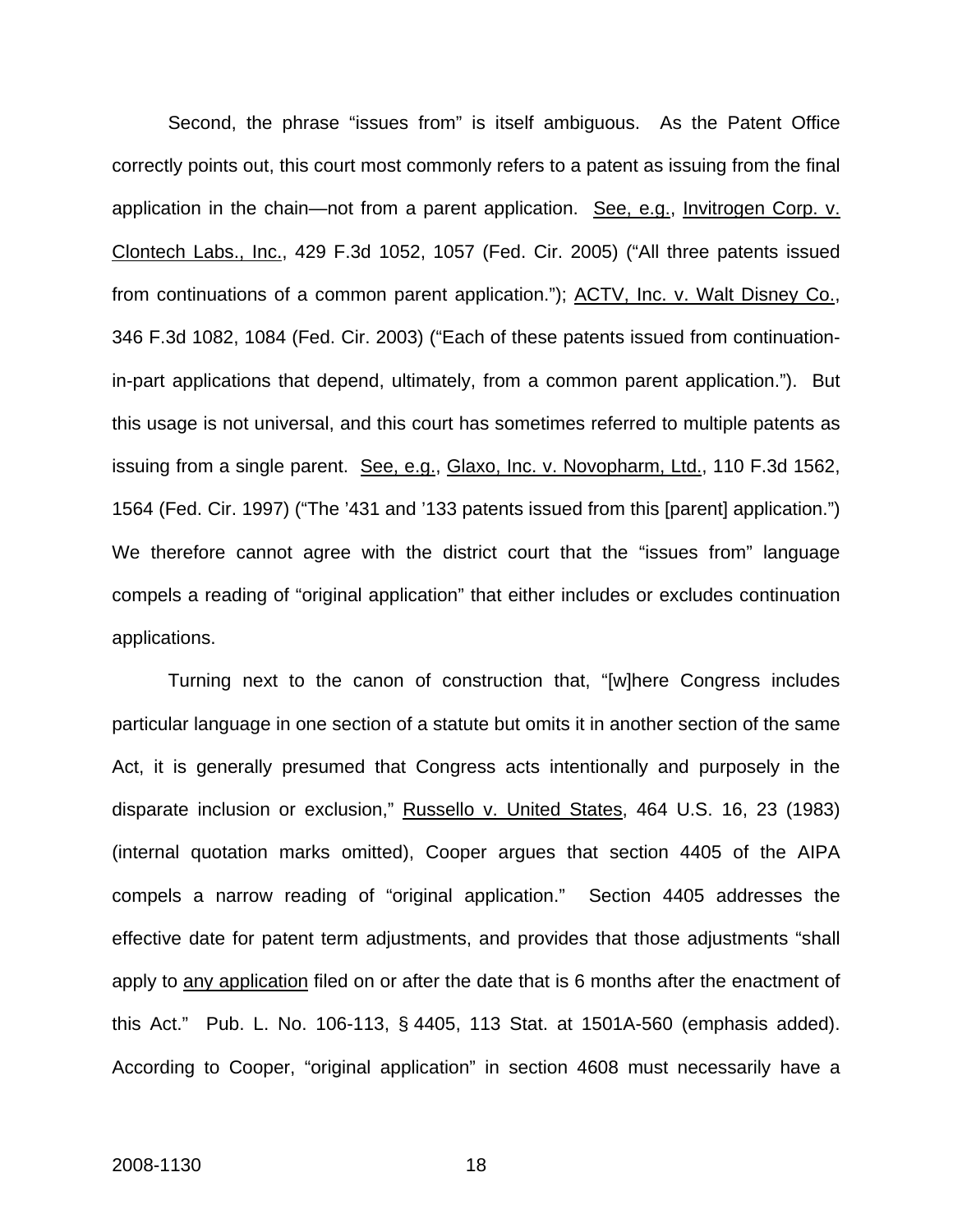more narrow meaning than "any application" in section 4405. But Cooper ignores that, under the Patent Office's construction, an "original application" does not include a reissue application—and, thus, has a more narrow meaning.

Finally, apart from general statements concerning the purpose of the AIPA, neither party points to any legislative history that bears on the meaning of "original application" in section 4608. We likewise are unaware of anything in the legislative history that makes Congress's intended meaning of "original application" clear.

We therefore conclude that Congress has not "directly spoken to the precise question at issue." Chevron, 467 U.S. at 842. Accordingly, we turn to step two of the Chevron analysis.

## C. Chevron Step Two

When a phrase is not a defined term in a statute, and when the statutory context does not "provide us any concrete indication of Congress's intended meaning," an "interpretational gap exists regarding a statutory provision." SurAmerica de Aleaciones Laminadas, C.A. v. United States, 966 F.2d 660, 665 (Fed. Cir. 1992). In such circumstances, "we are to examine whether, in its own interpretation of its responsibilities under the Act, the agency charged with the everyday administration of the provision applies 'a permissible construction.'" Id. (quoting Chevron, 467 U.S. at 866). "Our duty is not to weigh the wisdom of, or to resolve any struggle between, competing views of the public interest, but rather to respect legitimate policy choices made by the agency in interpreting and applying the statute." Id.

In this case, the Patent Office expressly interpreted "original application" as used in the AIPA, shortly after the AIPA was enacted. See 65 Fed. Reg. at 76,757. "[T]he Supreme Court has instructed that 'an administrative practice has particular weight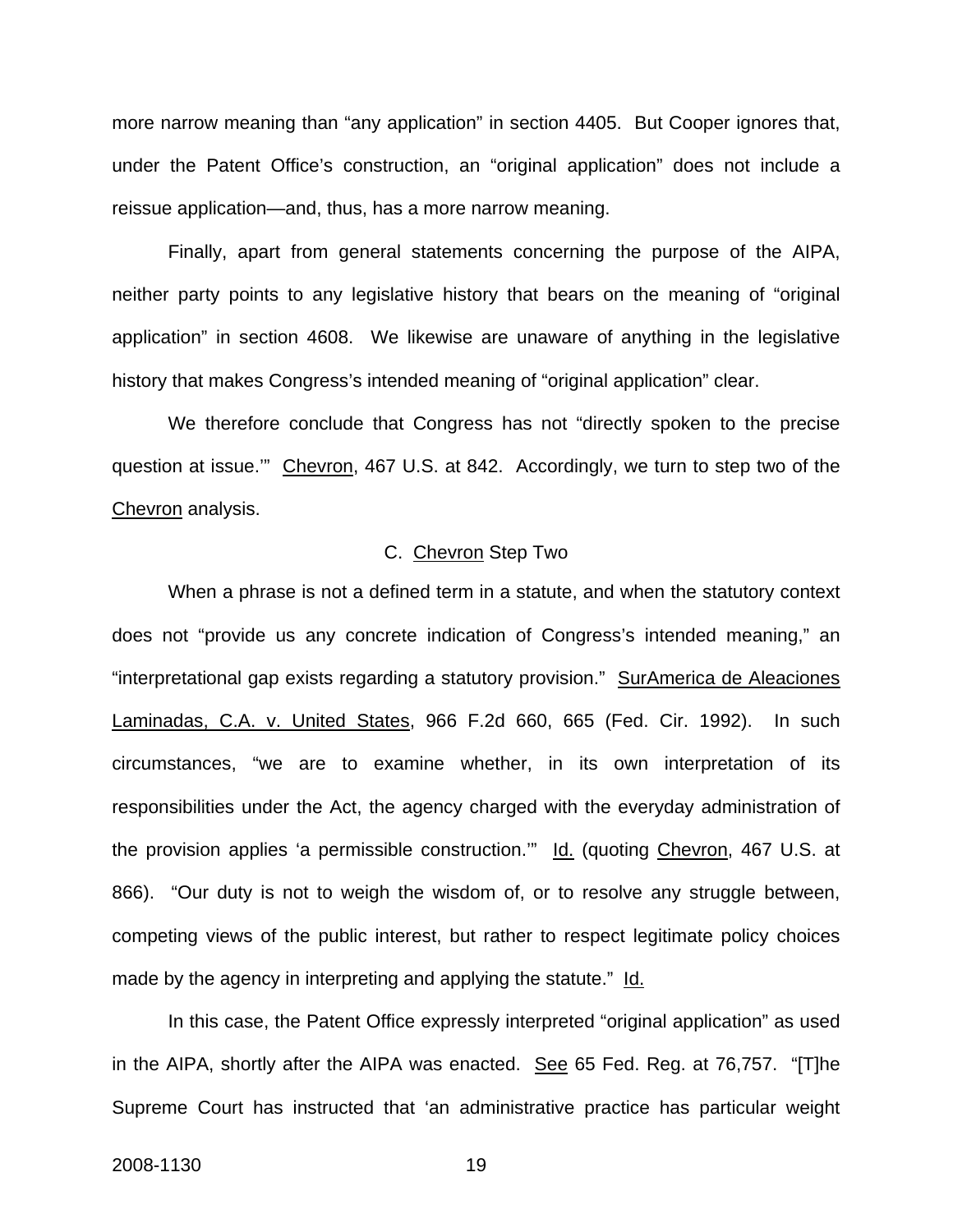when it involves a contemporaneous construction of a statute by the [persons] charged with the responsibility of setting its machinery in motion, of making the parts work efficiently and smoothly while they are yet untried and new."" Daewoo Elecs. Co. v. Int'l Union of Elec., Elec., Technical, Salaried & Machine Workers, AFL-CIO, 6 F.3d 1511, 1522 (Fed. Cir. 1993) (quoting Zenith Radio Corp. v. United States, 437 U.S. 443, 450 (1978) (second alteration in the original)). We therefore must give the Patent Office's construction "particular weight" in our analysis.

Against this backdrop, we conclude that the Patent Office's interpretation of "original application" was permissible. Cooper makes essentially three arguments challenging the reasonableness of the Patent Office's construction. First, Cooper claims that the Patent Office's interpretation would mean that reissue patents—which issue directly from a "reissue application," not an "original application"—could never be subject to inter partes reexamination, even if the original application for the patent were filed after the November 29, 1999 effective date. According to Cooper, a patentee could, therefore, insulate a patent from a future inter partes reexamination by going through the reissue process, even if the original patent would have been subject to inter partes reexamination. Cooper claims that Congress could not have intended such an illogical result. The Patent Office responds by pointing out that its interpretation of section 4608 does not foreclose inter partes reexamination of reissue patents, but simply limits those proceedings to reissues of original applications filed after November 29, 1999. Such reissues are deemed by operation of law to replace the surrendered originals and, thus, are entitled to treatment as original patents. See 35 U.S.C. § 252. We agree that this interpretation is reasonable.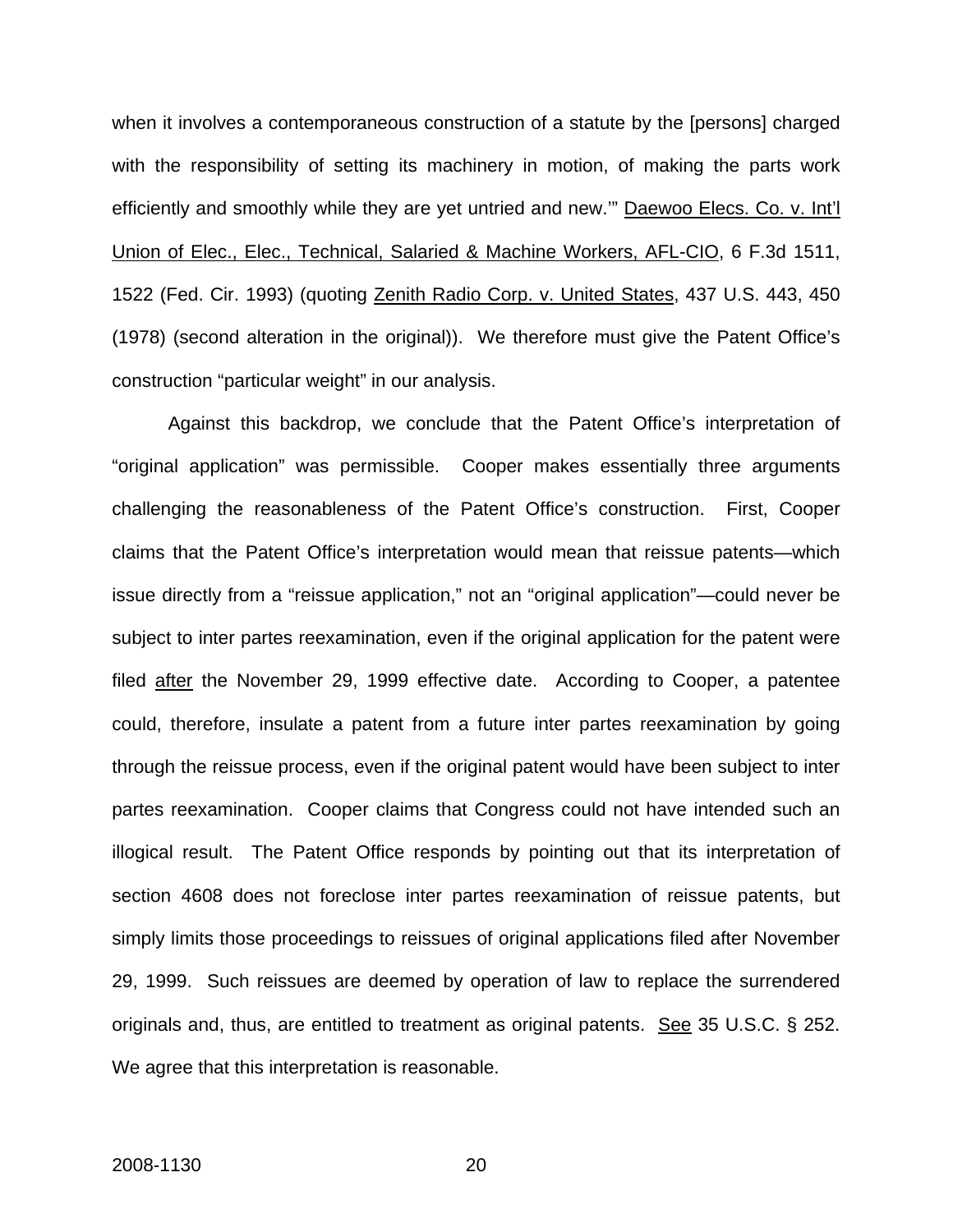Second, Cooper claims that subjecting a patent that issues from a continuation application to reexamination, when a patent that issued from the parent of that continuation application would not be subject to reexamination, violates 35 U.S.C. § 120. Section 120 provides that:

An application for patent for an invention disclosed in the manner provided by the first paragraph of section 112 of this title in an application previously filed in the United States, or as provided by section 363 of this title, which is filed by an inventor or inventors named in the previously filed application shall have the same effect, as to such invention, as though filed on the date of the prior application, if filed before the patenting or abandonment of or termination of proceedings on the first application or on an application similarly entitled to the benefit of the filing date of the first application and if it contains or is amended to contain a specific reference to the earlier filed application.

35 U.S.C. § 120 (emphases added). Cooper argues that, to "have the same effect" as the parent, a continuation application must be exempt from reexamination if the parent would be exempt. Cooper's argument misconstrues section 120. The title of section 120 is "Benefit of earlier filing date in the United States." Id. (emphasis added). The "effect" described in section 120 is the benefit of the earlier filing date—i.e., the benefit for purposes of priority and section 112; the statute itself makes this clear in the clause "or on an application similarity entitled to the benefit of the filing date of the first application." Id. (emphasis added). Nothing in section 120 guarantees that a continuation filed after the effective date of the AIPA will be exempt from inter partes reexamination, just because its parent application is. Contrary to Cooper's claim at oral argument, see Oral Arg. at 37:18-38:15, available at http://oralarguments.cafc.uscourts.gov/mp3/2008-1130.mp3, our decision in Transco Products, Inc. v. Performance Contracting, Inc., 38 F.3d 551 (Fed. Cir. 1994), is not to the contrary. Construing section 120 in that case, we held "[i]n essence, 'having the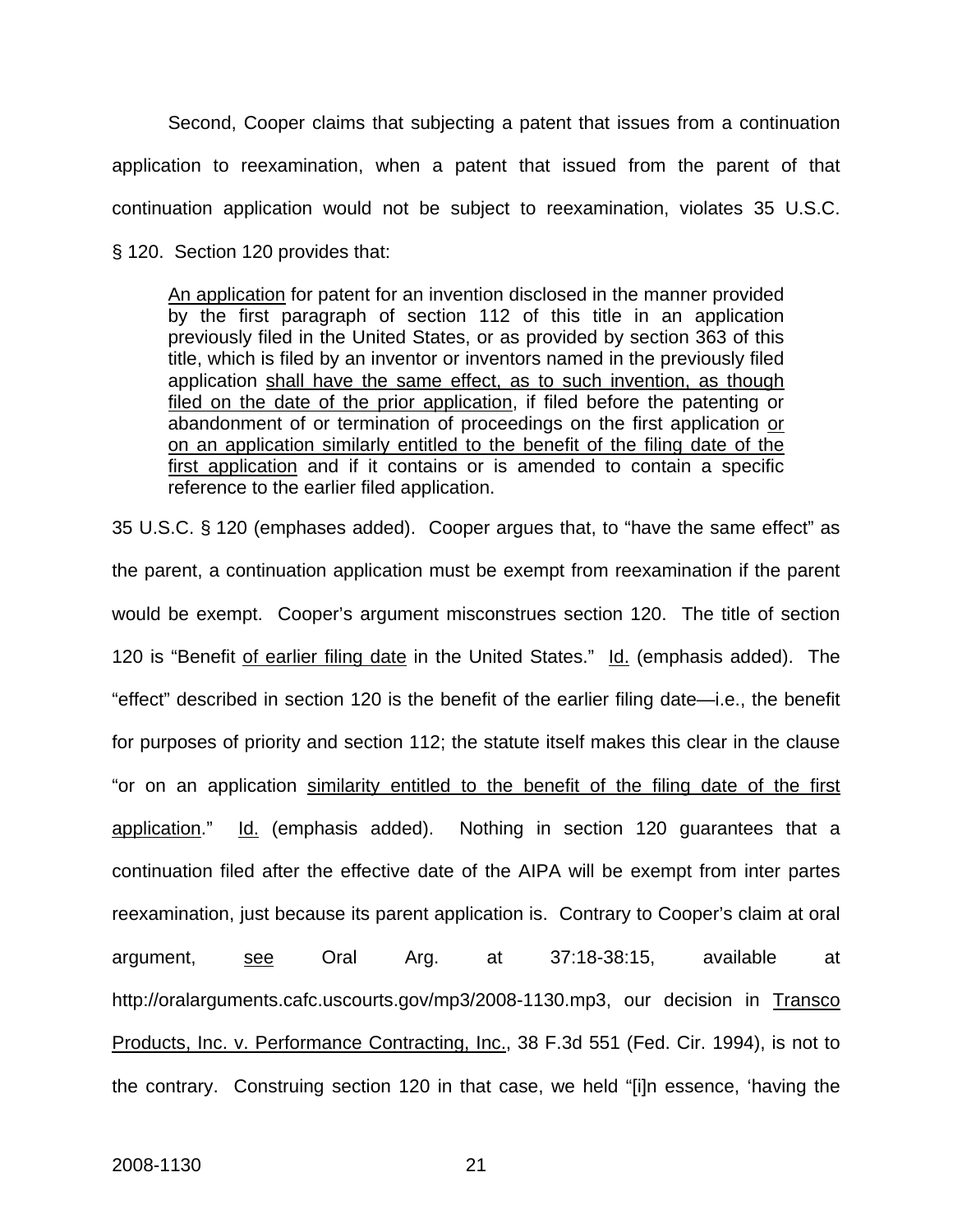same effect' means having the benefit of the filing date of the earlier filed application" i.e., the benefit of priority. Id. at 556.

Third, Cooper argues that the Patent Office's interpretation of "original application" is unfair, because—among other things—it could permit arguments made by third parties in inter partes reexaminations of a patent that issued from a continuation application to affect pending ex parte reexamination of the parent. Balancing the risk of any such cross-contamination against the value of broad access to inter partes reexamination is a quintessentially legislative or regulatory determination of public policy, not an issue for the courts. See SurAmerica, 966 F.2d at 665.

Finally, while we are wary of placing undue emphasis on congressional inaction, we note that Congress's election not to amend the "original application" language when it modified the AIPA in 2002 suggests that it agreed with the Patent Office's interpretation. The Supreme Court has cautioned that "reliance on congressional inaction . . . 'deserve<sup>[5]</sup> little weight in the interpretive process." Alexander v. Sandoval, 532 U.S. 275, 292 (2001) (quoting Cent. Bank of Denver, N.A. v. First Interstate Bank of Denver, N.A., 511 U.S. 164, 187 (1994)). But see San Huan New Materials High Tech, Inc. v. Int'l Trade Comm'n, 161 F.3d 1347, 1355 (Fed. Cir. 1998) ("The legislative history shows that Congress was fully aware of the agency regulations and practices at the time of legislating in their area, and absent some special circumstance the failure to change or refer to existing practices is reasonably viewed as ratification thereof.").

In this case, in the Patent Office's notice of its rules interpreting the inter partes reexamination provisions of the AIPA, it expressly set out its interpretation of "original application." 65 Fed. Reg. at 76,757. In that same notice, the Patent Office remarked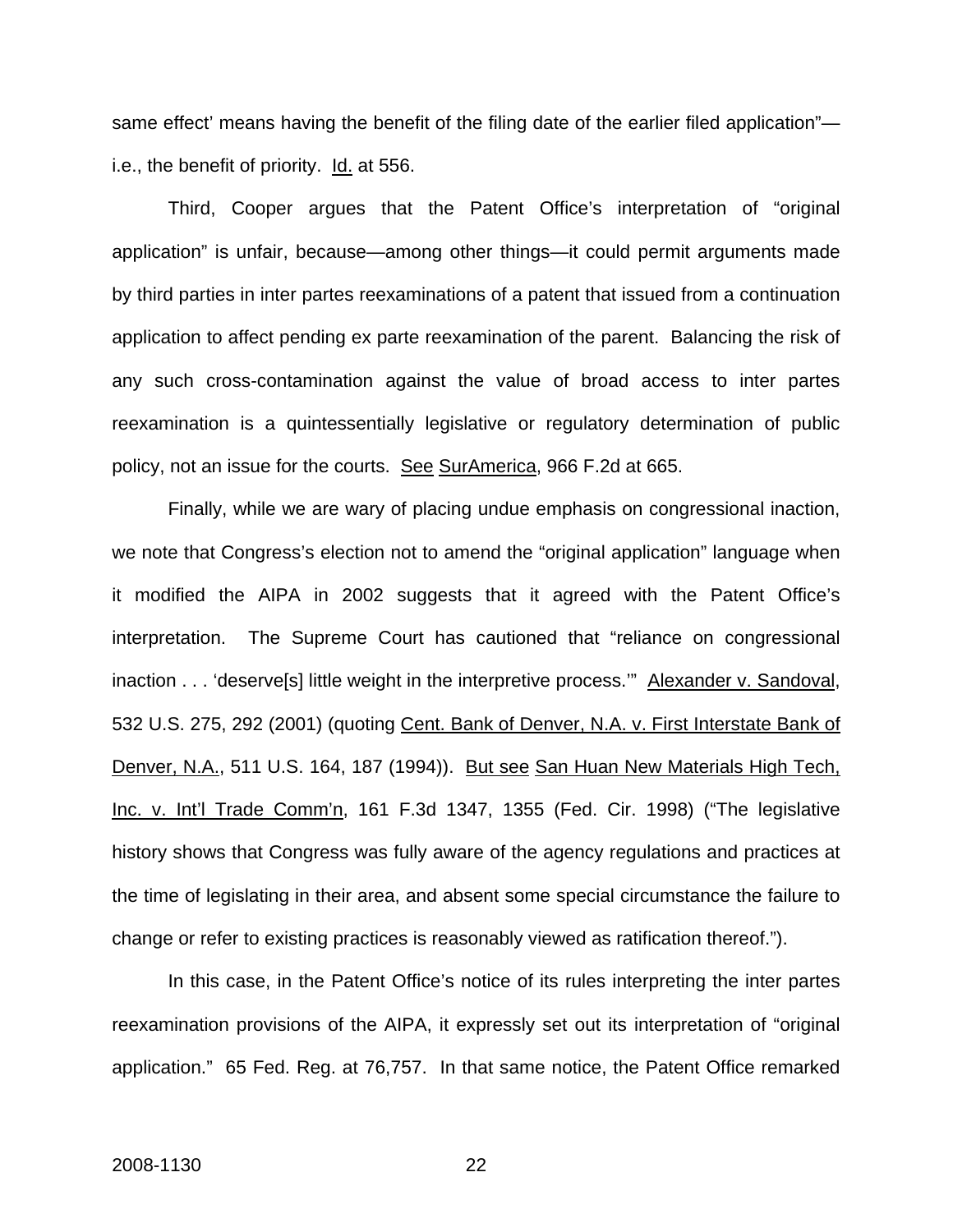that the language in the AIPA that suggested that a patent owner could initiate inter partes reexamination for its own patent was "inadvertently" included as a result of lastminute re-drafting. Id. at 76,765. Congress's 2002 amendments corrected the owner reexamination error identified by the Patent Office, but did not modify the "original application" language. Pub. L. No. 107-273, § 13202, 116 Stat. at 1901. In these circumstances, Congress's election not to amend the "original application" language provides further support for our conclusion that the Patent Office's interpretation was neither unreasonable nor contrary to Congress's intent.

Cooper has suggested that Congress may not have been aware of the Patent Office's interpretation of section 4608. We disagree. The statute that Congress amended dealt specifically with Patent Office procedures, and the Patent Office had previously published its interpretation of that statute in the Federal Register. In these circumstances, we will presume that Congress has knowledge of the Patent Office's interpretation. See Cal. Indus. Prods., Inc. v. United States, 436 F.3d 1341, 1354 (Fed. Cir. 2006) ("Congress is presumed to be aware of pertinent existing law."); United States v. Douglas Aircraft Co., 510 F.2d 1387, 1391-92 (C.C.P.A. 1975) ("It is to be presumed that Congress was familiar with and sanctioned [a] regulation when [it enacted legislation] (without change in the key phrase interpreted by the regulation) ...."); see also 44 U.S.C. § 1507 (publication in Federal Register "is sufficient to give notice of the contents of the document to a person subject to or affected by it" and "contents of the Federal Register shall be judicially noticed").

We conclude that the Patent Office's interpretation of section 4608 is permissible and therefore entitled to deference. Under the Patent Office's construction, "original